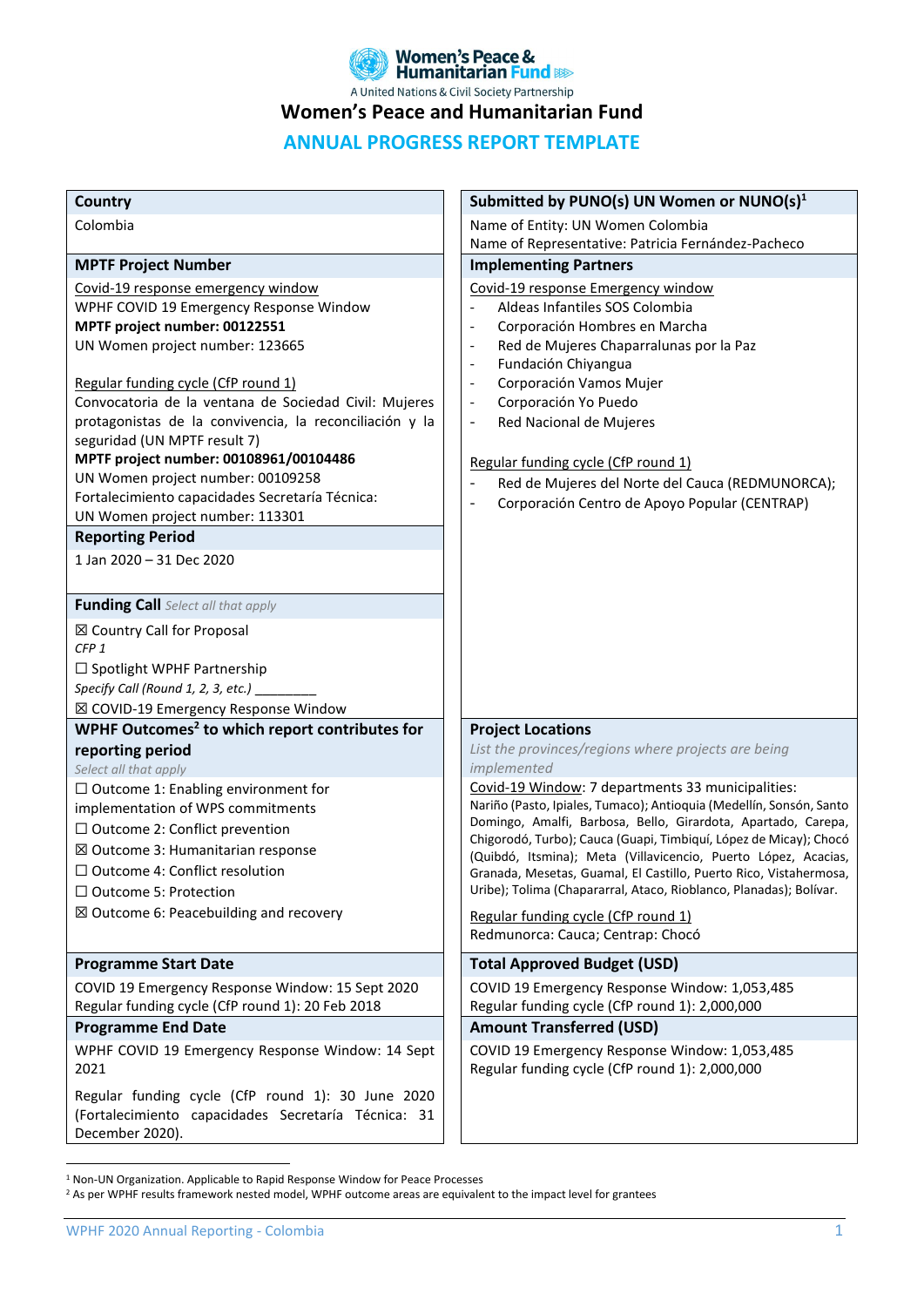

#### **Executive Summary**

In 2020, UN Women Colombia has started the implementation of 7 projects part of the COVID-19 emergency response window and finalized the last two ongoing projects of the first Call for Proposals -CfP- (regular funding cycle).

The COVID-19 emergency response window is supporting women's and mixed organizations, grassroots, ethnic, indigenous, Afro-descendant social organizations, networks and other collective initiatives at the national and local level, to respond to the COVID-19 crisis from a gender equality perspective.

On the selection process: after a process of technical evaluation of the Project Documents by the WPHF secretariat, of the 697 proposals presented by the Colombian CSOs, 124 were pre-selected. Subsequently, the Technical Secretariat of UN Women Colombia, together with the Humanitarian Programme Area, local offices and the Office of the Resident Coordinator, reviewed in depth the 124 proposals and recommended the best 20, based on criteria of relevance, effectiveness, efficiency and sustainability. Eventually, the WPHF steering committee approved 7 proposals with implementation periods up to 12 months.

During their implementation process (3 months), the overall call for proposals and the 7 organizations have advanced in their work plans, showing progress and achievements in the following components:

- ✓ **7 implementing organizations** and **71 organizations linked** as territorial partners.
- 7 departments and 31 municipalities affected by the crisis generated by COVID 19 targeted by the Call.
- ✓ **3,040 people** expected as **direct beneficiaries (80% women and girls**), and est. **11,000 indirect beneficiaries.** As of December  $31^{st}$  2020, 1,674 Colombians have already benefited from the Call (86% women and girls).
- $\checkmark$  7 assessments/characterization processes conducted for women, family groups and organizations, to establish prioritization criteria and better target beneficiaries of the projects.
- ✓ **644 humanitarian aid and biosecurity kits distributed** (planned over additional 3,000 in 2021), as part of the first planned deliveries to women and families in accordance with the ethnic-territorial conditions of the targeted areas and the needs and demands of women, their family groups and their organizations.
- ✓ **721 women have started capacity building processes** and raised their awareness on issues related to COVID 19 prevention processes, mechanisms for the elimination of Gender-Based Violence and physical and mental self-care practices.
- 12 economic empowerment initiatives promoted and led by women with the support of the projects, including provision of technical and administrative assistance for their consolidation.
- ✓ **19 authorities and local institutions, participating in coordination mechanisms** established by the projects to strengthen local capacities local capacities for humanitarian response.
- $\checkmark$  1 partnership established and formalized with ProFamilia, a leading entity and expert in Colombia for the respect and exercise of **Sexual Rights and Reproductive Rights**, to provide **medical and educational advice to 500 women**, including the administration of contraceptive methods and follow-up to them.

On the **regular funding cycle**, besides the challenges of the context, the last two ongoing projects under implementation (led by CENTRAP and REDMUNORCA) have finalized in the first half of the year. Also, the women leaders of the two CSOs raised the voice of Colombian women at the "Global Women's Forum for Peace & Humanitarian Action: Women Peacebuilders & First Responders Defining Key Priorities in 2020 and Beyond".

In total, **over 10,000 Colombians (10,078) in conflict-affected areas have benefited directly** from the first CfP (almost 80% women and girls) with over 12,000 indirect beneficiaries.

To conclude, during 2020, in partnership with programme staff, the UN Women technical Secretariat has continued the implementation of **a capacity building initiative for the participating organizations**. On the covid call, the initiative included financial and administrative capacity building: based on an initial capacity assessment, improvement plans and started to be implemented. Also, the initiative strengthened IPs capacities on M&E mechanisms and humanitarian response, as well as knowledge exchange among participating CSOs was promoted. To conclude, thanks to the initiative, additional emergency humanitarian kits were delivered to projects areas to support the response to the additional emergency related to floods and Iota hurricane.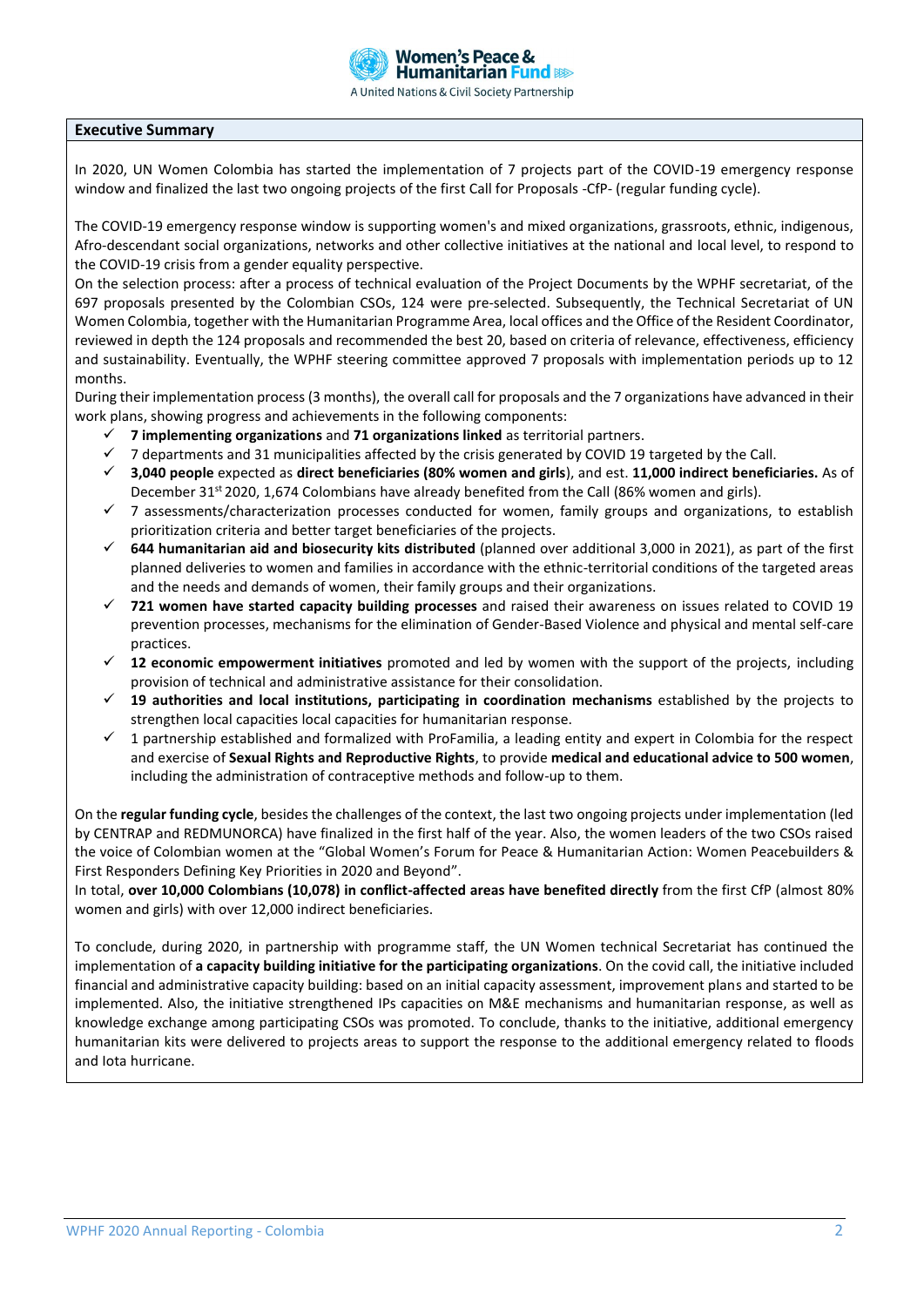

# **1. Grantees Profile for Reporting Period**

| Funding<br>CFP                    | Lead<br>Organization<br>Name                                        | Type of<br>Organization                      | Coverage/<br>Level of<br>Organization | Project Title                                                                                                                                                                                                        | <b>WPHF Outcome</b>                         | Project Location (State, Province or<br>Region)                                                                                                         | Name of<br>IPs, type<br>and Level | <b>Project Start</b><br>and End Date | Total<br>Approved<br>Budget (USD) |
|-----------------------------------|---------------------------------------------------------------------|----------------------------------------------|---------------------------------------|----------------------------------------------------------------------------------------------------------------------------------------------------------------------------------------------------------------------|---------------------------------------------|---------------------------------------------------------------------------------------------------------------------------------------------------------|-----------------------------------|--------------------------------------|-----------------------------------|
| COVID-19<br>Emergency<br>Response | Aldeas Infantiles<br>SOS                                            | Other                                        | National                              | Empoderamiento de mujeres y prevención<br>de VBG en el contexto actual de COVID-19<br>en comunidades afectadas por el conflicto<br>armado colombiano en el departamento de<br>Chocó.                                 | Outcome 3:<br>Humanitarian<br>response      | Departamento Chocó<br>Municipios: Quibdó e Itsmina                                                                                                      |                                   | Sep 21 / 2020 ·<br>Sep 20 / 2021     | 159.764                           |
| COVID-19<br>Emergency<br>Response | Corporación<br>Hombres en<br>Marcha                                 | Youth-<br>led/focused                        | Sub-<br>National/Regi<br>onal         | Ante el COVID 19: más respuestas, cero<br>violencias                                                                                                                                                                 | Outcome 3:<br>Humanitarian<br>response      | Departamento Nariño<br>Municipios: Pasto, Ipiales, Tumaco                                                                                               |                                   | Sep 21 / 2020 ·<br>Sep 20 / 2021     | 138.941                           |
| COVID-19<br>Emergency<br>Response | Corporación<br>Vamos Mujer                                          | Both<br>Women's-led<br>and Women's<br>Rights | Sub-<br>National/Regi<br>onal         | Mujeres empoderadas ponen en marcha<br>sus unidades económicas después del<br>COVID <sub>19</sub>                                                                                                                    | Outcome 3:<br>Humanitarian<br>response      | Departamento Antioquia<br>Municipios: Medellín, Sonsón, Santo<br>Domingo, Amalfi, Barbosa, Bello,<br>Girardota, Apartado, Carepa, Chigorodó,<br>Turbo   | $\overline{a}$                    | Sep 21 / 2020 -<br>Sep 20 / 2021     | 156.000                           |
| COVID-19<br>Emergency<br>Response | Corporación Yo<br>Puedo                                             | Youth-<br>led/focused                        | Community-<br>based (local)           | Las Mujeres metenses organizadas e<br>incidiendo social y económicamente<br>superan la crisis del COVID-19                                                                                                           | Outcome 3:<br>Humanitarian<br>response      | Departamento Meta<br>Municipios: Villavicencio, Puerto López,<br>Acacias, Granada, Mesetas, Guamal, El<br>Castillo, Puerto Rico, Vistahermosa,<br>Uribe | $\overline{a}$                    | Sep 21 / 2020 -<br>Sep 20 / 2021     | 150.000                           |
| COVID-19<br>Emergency<br>Response | Fundación<br>Chiyangua                                              | Youth-<br>led/focused                        | Community-<br>based (local)           | Empoderamiento de las mujeres del<br>Pacífico Caucano para la movilización y<br>promotoría de estrategias de comunicación<br>comunitaria para la prevención de la COVID<br>-19 y el rescate de prácticas ancestrales | Outcome 3:<br>Humanitarian<br>response      | Departamento Cauca<br>Municipios Timbiquí, Guapi y Lopez de<br>Micay                                                                                    | $\sim$                            | Sep 21 / 2020 ·<br>Jun 20 / 2021     | 80.000                            |
| COVID-19<br>Emergency<br>Response | Red de Mujeres<br>Chaparralunas<br>por la Paz                       | Both Women-<br>led and<br>Women's<br>Rights  | Community-<br>based (local)           | Ante el Covid 19 cero violencia ¡mi casa<br>produce y mi familia se cuida!; en el sur del<br>Tolima, Colombia                                                                                                        | Outcome 3:<br>Humanitarian<br>response      | Departamento Tolima<br>Municipios de Chaparral, Ataco,<br>Planadas, Rioblanco                                                                           |                                   | Sep 21 / 2020 -<br>Sep 20 / 2021     | 150.000                           |
| COVID-19<br>Emergency<br>Response | Red Nacional de<br>Mujeres                                          | Both Women-<br>led and<br>Women's<br>Rights  | National                              | Estrategias para enfrentar el impacto<br>diferencial del COVID - 19 en la vida de las<br>mujeres                                                                                                                     | Outcome 3:<br>Humanitarian<br>response      | XNational with a focus on Cauca, Nariño,<br>Chocó, Tolima, Bolívar                                                                                      |                                   | Sep 21 / 2020<br>Sep 20 / 2021       | 99.860                            |
| Country<br>CFP round<br>1         | Corporación<br>Centro de Apoyo<br>Popular<br>(CENTRAP)              | Both Women-<br>led and<br>Women's<br>Rights  | National                              | Mujeres y jóvenes víctimas, particiPAZando<br>como agentes de construcción de paz y<br>resolución de conflictos                                                                                                      | Outcome 6:<br>Peacebuilding<br>and recovery | Departamento Chocó,<br>Municipios de Medio Atrato; consejos<br>comunitarios de las cuencas de los ríos<br>Bebará y Bebaramá                             | $\sim$                            | Feb 20 / 2019 ·<br>Jun 30 / 2020     | 100.000                           |
| Country<br>CFP round<br>1         | Asociación Red<br>de Mujeres del<br>Norte del Cauca<br>(REDMUNORCA) | Both Women-<br>led and<br>Women's<br>Rights  | Community-<br>based (local)           | Empoderando a las mujeres<br>afrodescendientes para la erradicación de<br>las violencias y su intolerancia social                                                                                                    | Outcome 6:<br>Peacebuilding<br>and recovery | Departamento del Cauca, municipios de<br>Caloto, Corinto y Miranda                                                                                      | $\overline{a}$                    | Feb 20 / 2019 -<br>Jun 30 / 2020     | 100.000                           |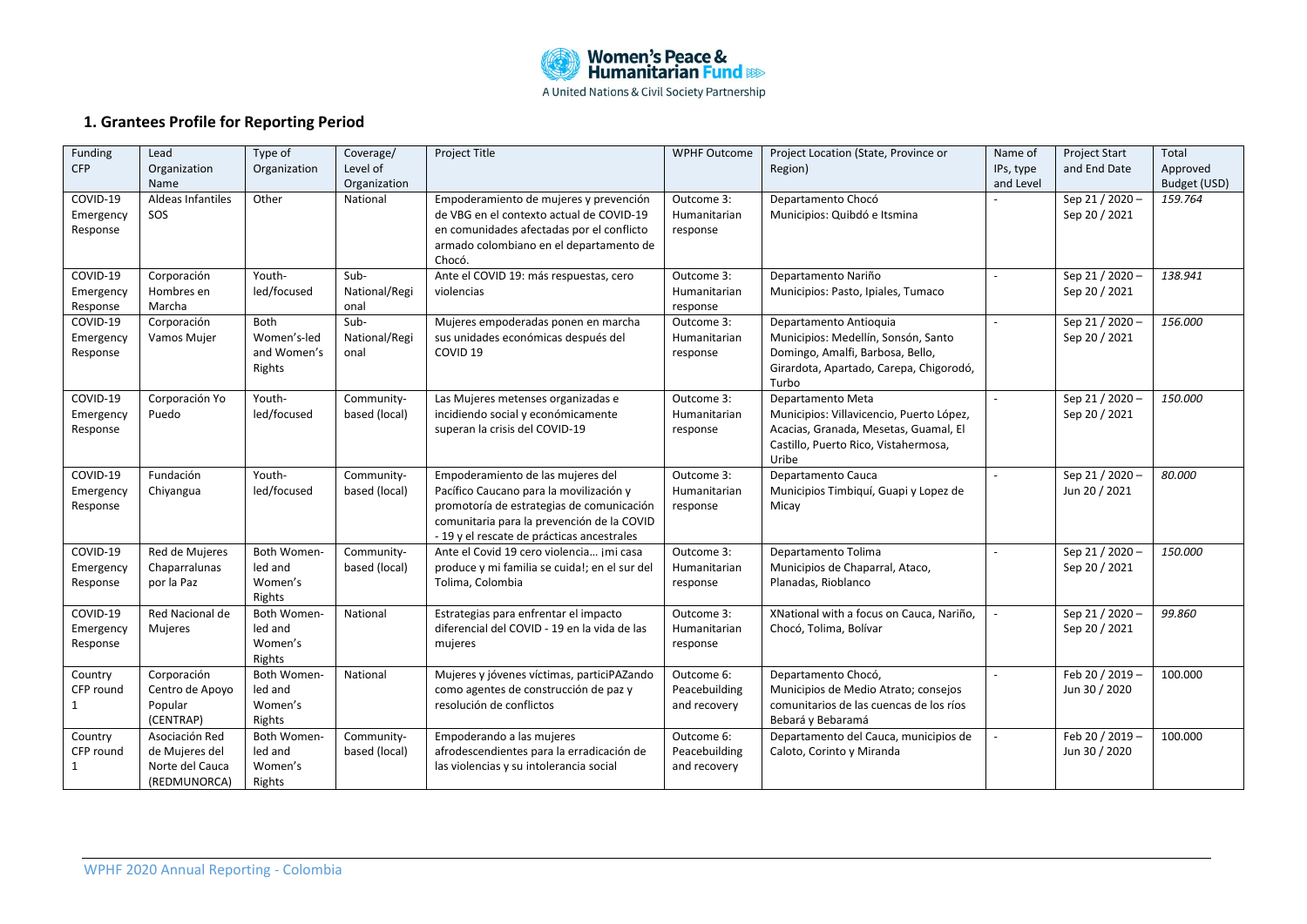

# **2. Beneficiaries and Reach (By Project)**

| Summary      | <b>Target Groups</b>                                                                                                                                                              | Age Groups    | <b>Direct Beneficiaries</b> |            | Indirect Beneficiaries |            |
|--------------|-----------------------------------------------------------------------------------------------------------------------------------------------------------------------------------|---------------|-----------------------------|------------|------------------------|------------|
|              | Select all that apply                                                                                                                                                             | by Sex        | <b>Total for</b>            | Cumulative | <b>Total for</b>       | Cumulative |
|              |                                                                                                                                                                                   |               | Year                        |            | Year                   |            |
| Total of the | $\Box$ IDPs                                                                                                                                                                       | Girls (0-17)  | 165                         | 165        |                        |            |
| COVID-19     | $\Box$ Refugees                                                                                                                                                                   | Women $(18+)$ | 1275                        | 1275       |                        |            |
| Emergency    | $\Box$ People living with disabilities (PWD)<br>$\boxtimes$ Survivors/victims of SGBV<br>$\boxtimes$ Other (Specify): women, men, girls,<br>and boys affected by COVID19 Pandemic | Boys (0-17)   | 142                         | 142        |                        |            |
| Response     |                                                                                                                                                                                   | Men (18+)     | 92                          | 92         |                        |            |
|              |                                                                                                                                                                                   | Total         | 1674                        | 1674       | 6696                   | 6696       |

| Lead Organization                                                                                                                 | <b>Target Groups</b>                                            | Age Groups    |                          | <b>Direct Beneficiaries</b> |                          | <b>Indirect Beneficiaries</b> |  |
|-----------------------------------------------------------------------------------------------------------------------------------|-----------------------------------------------------------------|---------------|--------------------------|-----------------------------|--------------------------|-------------------------------|--|
| Name                                                                                                                              | Select all that apply                                           | by Sex        | <b>Total for</b><br>Year | Cumulative                  | <b>Total for</b><br>Year | Cumulative                    |  |
| Aldeas Infantiles                                                                                                                 | $\Box$ IDPs                                                     | Girls (0-17)  | 158                      | 158                         |                          |                               |  |
| SOS Colombia                                                                                                                      | $\Box$ Refugees<br>$\Box$ People living with disabilities (PWD) | Women $(18+)$ | 157                      | 157                         |                          |                               |  |
|                                                                                                                                   |                                                                 | Boys (0-17)   | 141                      | 141                         |                          |                               |  |
| $\boxtimes$ Survivors/victims of SGBV<br>$\boxtimes$ Other (Specify): women, men, girls,<br>and boys affected by COVID19 Pandemic | Men (18+)                                                       | 20            | 20                       |                             |                          |                               |  |
|                                                                                                                                   |                                                                 | Total         | 476                      | 476                         | 1904                     | 1904                          |  |

| Lead Organization | <b>Target Groups</b>                                                                     | Age Groups    |                          | <b>Direct Beneficiaries</b> |                          | Indirect Beneficiaries |  |
|-------------------|------------------------------------------------------------------------------------------|---------------|--------------------------|-----------------------------|--------------------------|------------------------|--|
| Name              | Select all that apply                                                                    | by Sex        | <b>Total for</b><br>Year | Cumulative                  | <b>Total for</b><br>Year | Cumulative             |  |
| Corporación       | $\Box$ IDPs                                                                              | Girls (0-17)  |                          |                             |                          |                        |  |
| Hombres en Marcha | $\Box$ Refugees<br>$\Box$ People living with disabilities (PWD)                          | Women $(18+)$ | 32                       | 32                          |                          |                        |  |
|                   |                                                                                          | Boys (0-17)   |                          |                             |                          |                        |  |
|                   | $\boxtimes$ Survivors/victims of SGBV                                                    | Men (18+)     | 39                       | 39                          |                          |                        |  |
|                   | $\boxtimes$ Other (Specify): women, men, girls,<br>and boys affected by COVID19 Pandemic | Total         | 71                       | 71                          | 284                      | 284                    |  |

| Lead Organization                               | <b>Target Groups</b>                                            | <b>Direct Beneficiaries</b><br>Age Groups |                  | Indirect Beneficiaries |                  |            |
|-------------------------------------------------|-----------------------------------------------------------------|-------------------------------------------|------------------|------------------------|------------------|------------|
| Name                                            | Select all that apply                                           | by Sex                                    | <b>Total for</b> | Cumulative             | <b>Total for</b> | Cumulative |
|                                                 |                                                                 |                                           | Year             |                        | Year             |            |
| Corporación Vamos                               | $\Box$ IDPs                                                     | Girls (0-17)                              |                  |                        |                  |            |
| Mujer                                           | $\Box$ Refugees<br>$\Box$ People living with disabilities (PWD) | Women $(18+)$                             | 597              | 597                    |                  |            |
|                                                 |                                                                 | Boys (0-17)                               |                  |                        |                  |            |
| $\boxtimes$ Other (Specify): women, men, girls, | $\boxtimes$ Survivors/victims of SGBV                           | Men (18+)                                 |                  |                        |                  |            |
|                                                 | and boys affected by COVID19 Pandemic                           | Total                                     | 598              | 598                    | 2392             | 2392       |

| Lead Organization                                                                                                                 | <b>Target Groups</b>                                            | <b>Direct Beneficiaries</b><br>Age Groups |                          |            | Indirect Beneficiaries |            |
|-----------------------------------------------------------------------------------------------------------------------------------|-----------------------------------------------------------------|-------------------------------------------|--------------------------|------------|------------------------|------------|
| Name                                                                                                                              | Select all that apply                                           | by Sex                                    | <b>Total for</b><br>Year | Cumulative | Total for<br>Year      | Cumulative |
| Corporación Yo                                                                                                                    | $\Box$ IDPs                                                     | Girls (0-17)                              |                          |            |                        |            |
| Puedo                                                                                                                             | $\Box$ Refugees<br>$\Box$ People living with disabilities (PWD) | Women (18+)                               | 253                      | 253        |                        |            |
|                                                                                                                                   |                                                                 | Boys (0-17)                               |                          | 0          |                        |            |
| $\boxtimes$ Survivors/victims of SGBV<br>$\boxtimes$ Other (Specify): women, men, girls,<br>and boys affected by COVID19 Pandemic | Men (18+)                                                       | 9                                         | a                        |            |                        |            |
|                                                                                                                                   |                                                                 | Total                                     | 264                      | 264        | 1056                   | 1056       |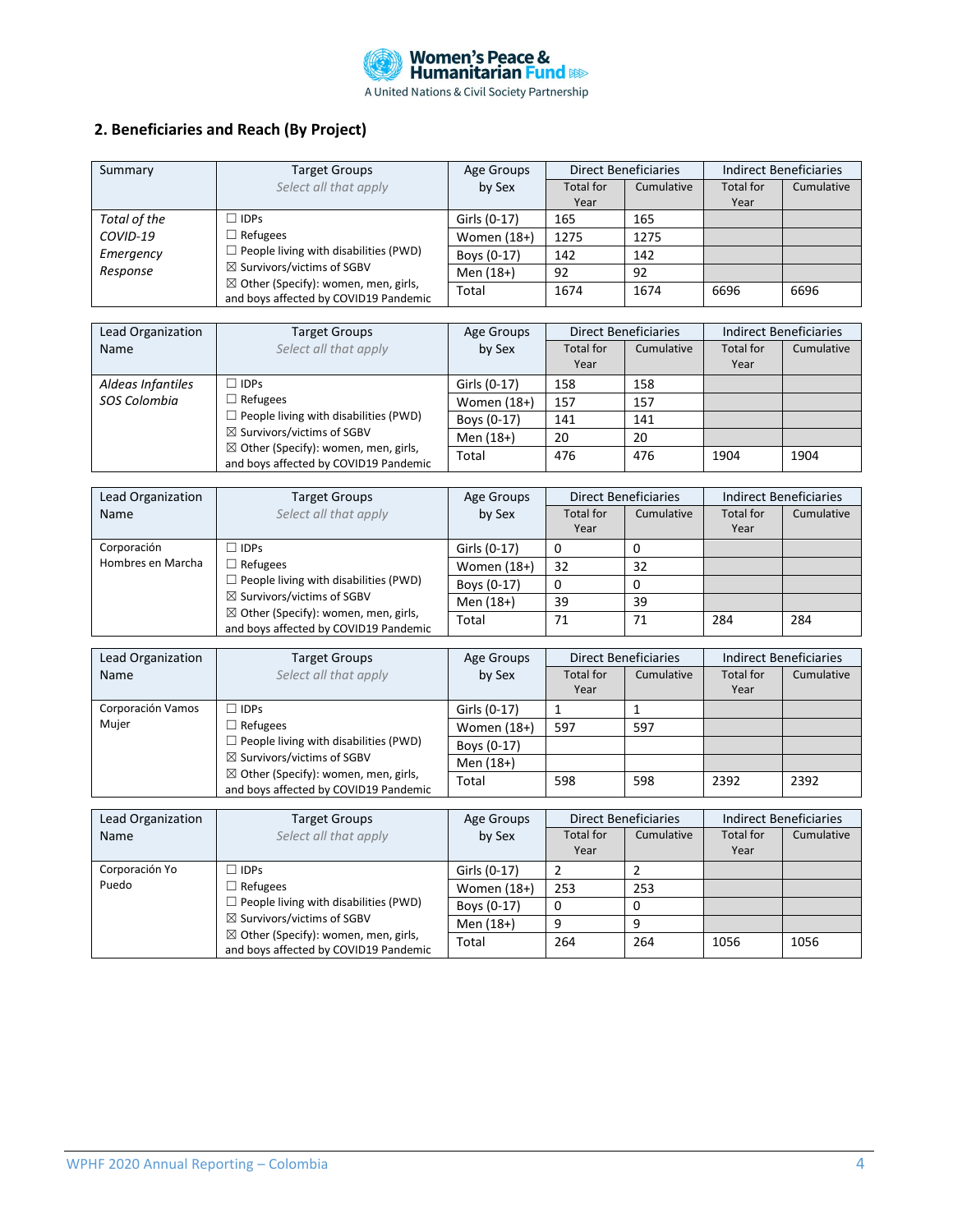

| Lead Organization                                                                                                                 | <b>Target Groups</b>                                            | Age Groups    | <b>Direct Beneficiaries</b> |            | Indirect Beneficiaries   |            |
|-----------------------------------------------------------------------------------------------------------------------------------|-----------------------------------------------------------------|---------------|-----------------------------|------------|--------------------------|------------|
| Name                                                                                                                              | Select all that apply                                           | by Sex        | <b>Total for</b><br>Year    | Cumulative | <b>Total for</b><br>Year | Cumulative |
| Fundación Chiyangua                                                                                                               | $\Box$ IDPs                                                     | Girls (0-17)  | 4                           |            |                          |            |
|                                                                                                                                   | $\Box$ Refugees<br>$\Box$ People living with disabilities (PWD) | Women $(18+)$ | 109                         | 109        |                          |            |
|                                                                                                                                   |                                                                 | Boys (0-17)   |                             |            |                          |            |
| $\boxtimes$ Survivors/victims of SGBV<br>$\boxtimes$ Other (Specify): women, men, girls,<br>and boys affected by COVID19 Pandemic | Men (18+)                                                       |               |                             |            |                          |            |
|                                                                                                                                   | Total                                                           | 113           | 113                         | 452        | 452                      |            |

| Lead Organization           | <b>Target Groups</b>                                                                                                                                                                                 | Age Groups    | <b>Direct Beneficiaries</b> |            | Indirect Beneficiaries   |            |
|-----------------------------|------------------------------------------------------------------------------------------------------------------------------------------------------------------------------------------------------|---------------|-----------------------------|------------|--------------------------|------------|
| Name                        | Select all that apply                                                                                                                                                                                | by Sex        | <b>Total for</b><br>Year    | Cumulative | <b>Total for</b><br>Year | Cumulative |
| Red de Mujeres              | $\Box$ IDPs                                                                                                                                                                                          | Girls (0-17)  |                             |            |                          |            |
| Chaparralunas por la<br>Paz | $\Box$ Refugees<br>$\Box$ People living with disabilities (PWD)<br>$\boxtimes$ Survivors/victims of SGBV<br>$\boxtimes$ Other (Specify): women, men, girls,<br>and boys affected by COVID19 Pandemic | Women $(18+)$ | 127                         | 127        |                          |            |
|                             |                                                                                                                                                                                                      | Boys (0-17)   |                             |            |                          |            |
|                             |                                                                                                                                                                                                      | Men (18+)     | 24                          | 24         |                          |            |
|                             |                                                                                                                                                                                                      | Total         | 152                         | 152        | 608                      | 608        |

| Lead Organization                                                                                                       | <b>Target Groups</b>                                            | Age Groups    | <b>Direct Beneficiaries</b> |            | Indirect Beneficiaries |            |
|-------------------------------------------------------------------------------------------------------------------------|-----------------------------------------------------------------|---------------|-----------------------------|------------|------------------------|------------|
| Name                                                                                                                    | Select all that apply                                           | by Sex        | <b>Total for</b>            | Cumulative | <b>Total for</b>       | Cumulative |
|                                                                                                                         |                                                                 |               | Year                        |            | Year                   |            |
| Red Nacional de                                                                                                         | $\sqcap$ IDPs                                                   | Girls (0-17)  |                             |            |                        |            |
| Mujeres <sup>3</sup>                                                                                                    | $\Box$ Refugees<br>$\Box$ People living with disabilities (PWD) | Women $(18+)$ | 0                           |            |                        |            |
|                                                                                                                         |                                                                 | Boys (0-17)   |                             |            |                        |            |
| ⊠ Survivors/victims of SGBV<br>$\boxtimes$ Other (Specify): women, men, girls,<br>and boys affected by COVID19 Pandemic | Men (18+)                                                       |               |                             |            |                        |            |
|                                                                                                                         |                                                                 | Total         | 0                           | 0          |                        |            |

| Lead Organization                                                                                                                                                                         | <b>Target Groups</b>                  | Age Groups    | <b>Direct Beneficiaries</b> |            | Indirect Beneficiaries   |            |
|-------------------------------------------------------------------------------------------------------------------------------------------------------------------------------------------|---------------------------------------|---------------|-----------------------------|------------|--------------------------|------------|
| Name                                                                                                                                                                                      | Select all that apply                 | by Sex        | <b>Total for</b><br>Year    | Cumulative | <b>Total for</b><br>Year | Cumulative |
|                                                                                                                                                                                           |                                       |               |                             |            |                          |            |
| Corporación Centro de                                                                                                                                                                     | $\Box$ IDPs                           | Girls (0-17)  |                             |            |                          |            |
| Apoyo Popular<br>$\Box$ Refugees<br>(CENTRAP)<br>$\Box$ People living with disabilities (PWD)<br>$\boxtimes$ Survivors/victims of SGBV<br>$\boxtimes$ Other (Specify): women, men, girls, |                                       | Women $(18+)$ | 182                         | 182        |                          |            |
|                                                                                                                                                                                           |                                       | Boys (0-17)   |                             |            |                          |            |
|                                                                                                                                                                                           |                                       | Men (18+)     | 121                         | 121        |                          |            |
|                                                                                                                                                                                           | and boys affected by COVID19 Pandemic | Total         | 303                         | 303        | 1212                     | 1212       |

| Lead Organization                                                                                                                                                                                                                                                                            | <b>Target Groups</b>  | Age Groups    | <b>Direct Beneficiaries</b> |            | <b>Indirect Beneficiaries</b> |            |
|----------------------------------------------------------------------------------------------------------------------------------------------------------------------------------------------------------------------------------------------------------------------------------------------|-----------------------|---------------|-----------------------------|------------|-------------------------------|------------|
| Name                                                                                                                                                                                                                                                                                         | Select all that apply | by Sex        | Total for<br>Year           | Cumulative | Total for<br>Year             | Cumulative |
|                                                                                                                                                                                                                                                                                              |                       |               |                             |            |                               |            |
| Asociación Red de<br>$\sqcap$ IDPs<br>Mujeres del Norte del<br>$\Box$ Refugees<br>Cauca<br>$\Box$ People living with disabilities (PWD)<br>(REDMUNORCA)<br>$\boxtimes$ Survivors/victims of SGBV<br>$\boxtimes$ Other (Specify): women, men, girls,<br>and boys affected by COVID19 Pandemic | Girls (0-17)          | 445           | 445                         |            |                               |            |
|                                                                                                                                                                                                                                                                                              |                       | Women $(18+)$ | 445                         | 445        |                               |            |
|                                                                                                                                                                                                                                                                                              |                       | Boys (0-17)   | 295                         | 295        |                               |            |
|                                                                                                                                                                                                                                                                                              |                       | Men (18+)     | 67                          | 67         |                               |            |
|                                                                                                                                                                                                                                                                                              | Total                 | 1252          | 1252                        | 5008       | 5008                          |            |

<sup>3</sup> First quarter focused on start-up, baseline/assessment and signature of the agreement with *Profamilia*. Deliveries and support to direct beneficiaries planned for third and fourth quarters (including on sexual and reproductive health).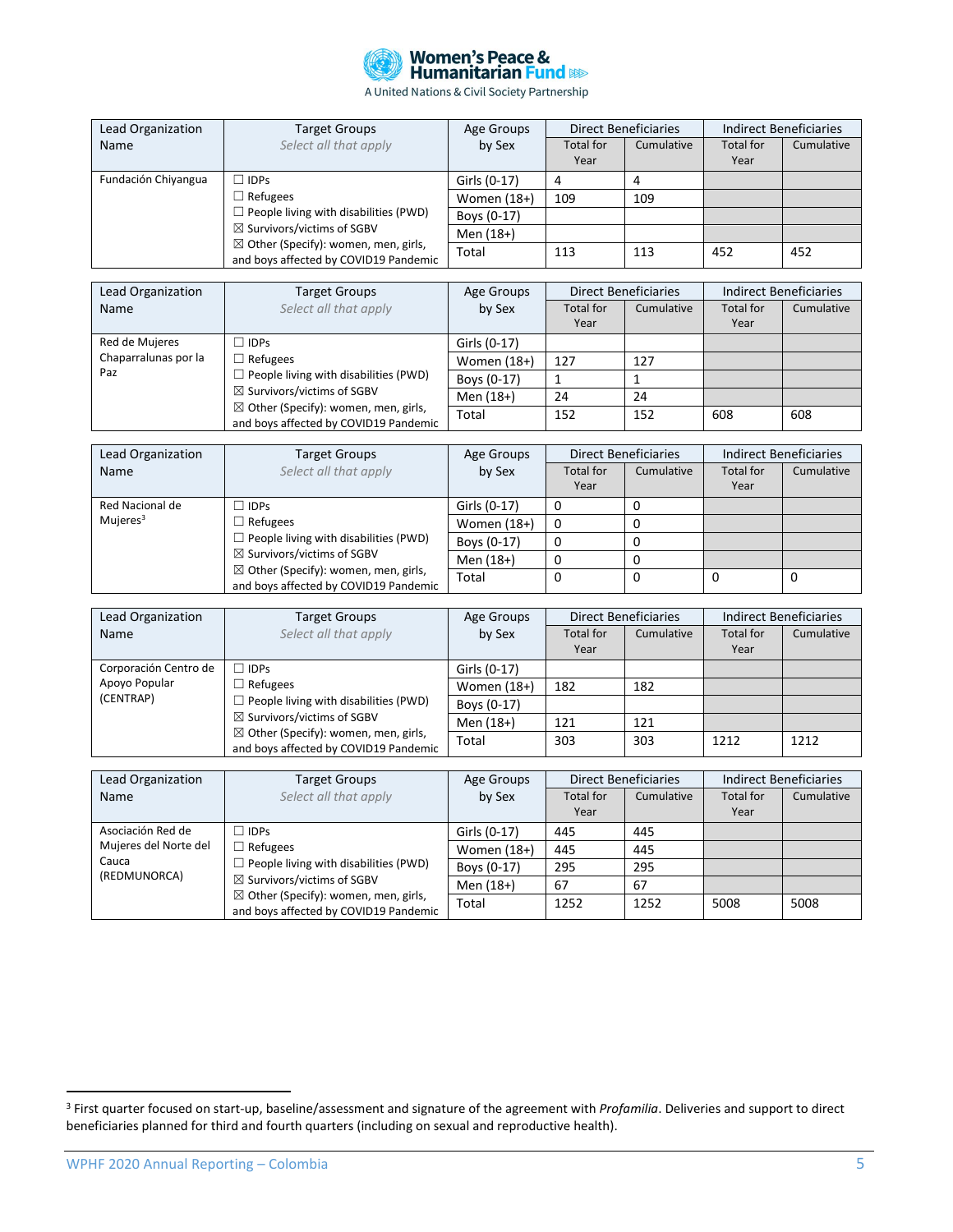### **3. Context/New Developments**

- ✓ Inequality gaps have worsened in the **context of the COVID-19 emergency**. Overall, women's ability to achieve their livelihoods has been seriously affected, according to June 2020 data from the Great Integrated Household Survey (GEIH), the unemployment rate (UR) stood at 19.8%, 10.4 percentage points above the June 2019 rate, which represents an increase of 2.2 million in the number of unemployed people, of whom 47.2% are women (1.0 million). The Labour Force Participation Rate (LFPR)1 fell by 8.1 points2 from 62.9% to 54.8%. The economically active population declined by 2.9 million people, 1.2 million men and 1.7 million women, thereby deepening the pre-existing gender gap in labour participation. With this, the LFPR fell by 7.2 percentage points for men, from 73.4% to 66.2%, and by 9.0 points for women, from 52.9% to 43.9%.
- The **COVID-19 health emergency has had differentiated impacts on men and women in different areas**. Women in the regions where the presence and actions of illegal armed groups persist face greater exposure to being victims of various types of violence, including threats, harassment, sexual and gender-based violence, in contexts where the health, justice and protection systems have limited response capacity.
- The **mental and emotional health of women leaders, defenders and peacebuilders** was affected by the health crisis due to the additional burden of providing for their families and looking after their communities and organizations in the midst of preventive isolation. Organizational processes have also been weakened by the digital divides to which they are exposed, especially in rural and remote areas of the country.

In addition, women **leaders and human rights defenders** face significant barriers to the exercise of their leadership, as well as differentiated risks due to the persistence of gender stereotypes that favor the stigmatization and social sanctioning of women's leadership outside the private and domestic spheres.

- Despite the importance of the **Peace Agreement** and significant progress in the implementation overall, the **International Component for Accompanying Gender established by the Final Peace Agreement** (UN Women, Sweden, the SRSG-SVC and FDIM) has raised concern regarding the continuous **slow implementation** of the gender specific measures. Based on the last report of the Kroc Institute (Report 4, 2020), 40% of the gender specific stipulations had not yet been initiated and only 9% had been fully implemented, in comparison to the 25% of the overall stipulations in the Final Peace Agreement.
- ✓ Indeed, 4 years after the signing of the Final Agreement**, violence** related to the armed conflict and criminality **persists in the country** with serious consequences for the human rights situation of the civilian population. In this regard, the Office of the United Nations High Commissioner for Human Rights reported last November 6th that, so far in 2020, it has been informed of 114 cases of homicides of human rights defenders, 51 of which it was able to document, despite the situation of isolation. These figures, according to OHCHR, do not correspond to the total number of murders of human rights defenders, and are only a sample of the total number of cases, since the office does not cover the entire Colombian territory and only verifies the cases of victims it receives and follows up on.
- The **humanitarian situation in Colombia** has worsened as a result of mixed migration flows from Venezuela, where women face the greatest risks of violence and lack of opportunities for economic empowerment. According to Migración Colombia, as of June 30, 2020, the number of migrants and refugees amounted to 1,788,380 people, of whom 57.25% have an illegal immigration status and 61% have urgent humanitarian needs. Furthermore, 49.40% are women, facing difficult situations in the search for economic alternatives, coupled with increased risks of some form of gender-based violence, including sexual violence and human trafficking or migrant smuggling. In Colombia, gender-based violence figures for Venezuelan nationals have increased in recent years. In its bulletins for the Venezuelan population, Colombia's Ministry of Health and Social Protection reports that gender-based and domestic violence has increased four folds since 2017, ranking as the third most frequent type of public health incidents at the national level, with women and girls as the main victims.

Also, the **recent climate emergency** related to floods and Iota hurricane, mainly in the Pacific, Caribbean Coast and Islands has caused a new humanitarian emergency and put additional pressure on State institutions to ensure aid and immediate response.

Additionally, there are still large **humanitarian needs** as a result of the **internal armed conflict** and continued and increased violence, including displacement, in specific areas of the country where the presence of illicit crops is growing.

To conclude, the **Pandemic has exacerbated the humanitarian situation**, together with floods and natural disasters, and increased the demands and needs for UN Women support.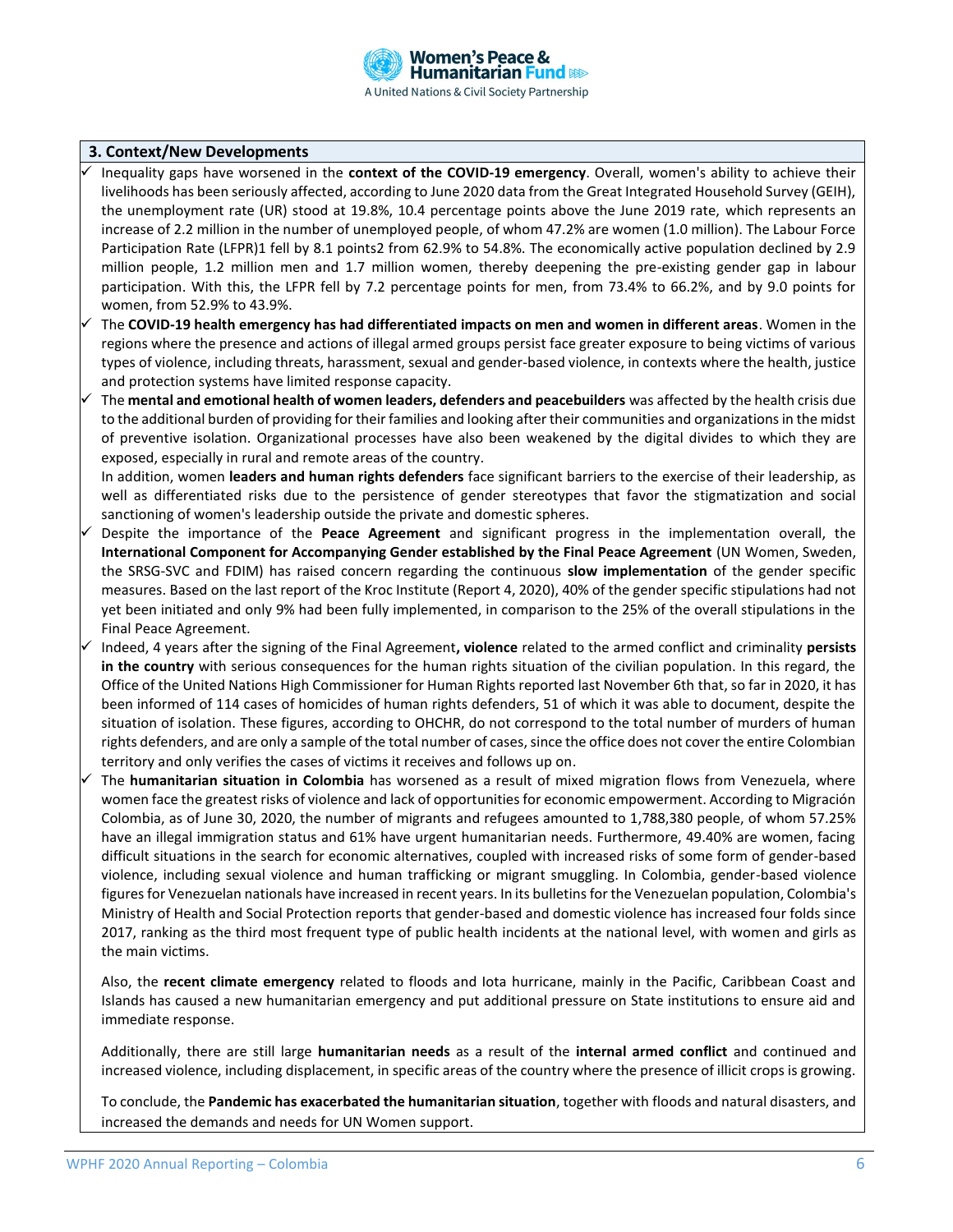

# **4a. Results (Outcomes) Achieved (Narrative)**

### Covid-19 emergency response window (contribution to WPHF Impact Area 3)

By December 31st, 2020, the 7 CSOs have implemented their projects for 3 months. In this section, we emphasize early progress contributing to outcomes achievement and to WPHF Impact Area 3.

Key overall facts on the Covid-19 emergency response window:

- ✓ **7 implementing organizations** and **71 organizations linked** as territorial partners.
- $\checkmark$  7 departments and 31 municipalities affected by the crisis generated by COVID 19 targeted by the Call.
- ✓ **3,040 people** expected as **direct beneficiaries (80% women and girls**), and est. **11,000 indirect beneficiaries.** As of December 31<sup>st, 2020</sup>, 1,674 Colombians have already benefited from the Call (86% women and girls).
- $\checkmark$  7 assessments/characterization processes conducted for women, family groups and organizations, to establish prioritization criteria and better target beneficiaries of the projects.
- ✓ **644 humanitarian aid and biosecurity kits distributed** (planned over additional 3,000 in 2021), as part of the first planned deliveries to women and families in accordance with the ethnic-territorial conditions of the targeted areas and the needs and demands of women, their family groups and their organizations.
- ✓ **721 women have started capacity building processes** and raised their awareness on issues related to COVID 19 prevention processes, mechanisms for the elimination of Gender-Based Violence and physical and mental self-care practices.
- ✓ **12 economic empowerment initiatives** promoted and led by women with the support of the projects, including provision of technical and administrative assistance for their consolidation.
- ✓ **19 authorities and local institutions, participating in coordination mechanisms** established by the projects to strengthen local capacities for humanitarian response.
- ✓ 1 partnership established and formalized by the Red Nacional de Mujeres with Profamilia, a leading entity and expert in Colombia for the respect and exercise of **Sexual Rights and Reproductive Rights**, to provide **medical and educational advice to 500 women**, including the administration of contraceptive methods and follow-up to them.

Aldeas Infantiles SOS Colombia

- 300 women received a total of 600 food packages that help meet the food needs of themselves and their families. 300 women have increased their awareness on COVID-19 prevention and have received biosecurity equipment to reduce the risks of contagion.
- ✓ 5 local CSOs and 7 territorial entities have established coordination mechanisms to contribute to the strengthening of local capacities towards humanitarian response.

### Corporación Hombres en Marcha

✓ 8 territorial institutions pertaining to the municipalities of Ipiales, Tumaco and Pasto (Nariño) have established and implemented mechanisms of coordination to contribute to project implementation and have jointly selected target population. Also, thanks to the project, institutional coordination mechanisms were established to implement humanitarian response at the local level.

#### Corporación Vamos Mujer

 $\check{\phantom{\phi}}$  600 urban and rural women have strengthened their technical and soft skills in issues related to production processes, purchase management, value chains, financial planning, marketing and sales management and savings, with a gender focus.

Corporación Yo Puedo

 $\checkmark$  1 advocacy and political dialogue strategy developed by the 26 women's organizations of the EICOS Platform and under implementation, for their effective participation in the response to COVID-19. This includes actions to guarantee the access to information in relation to the implementation of the gender public policy in such a challenging context, as well as the preparation and dissemination of strategic advocacy documents.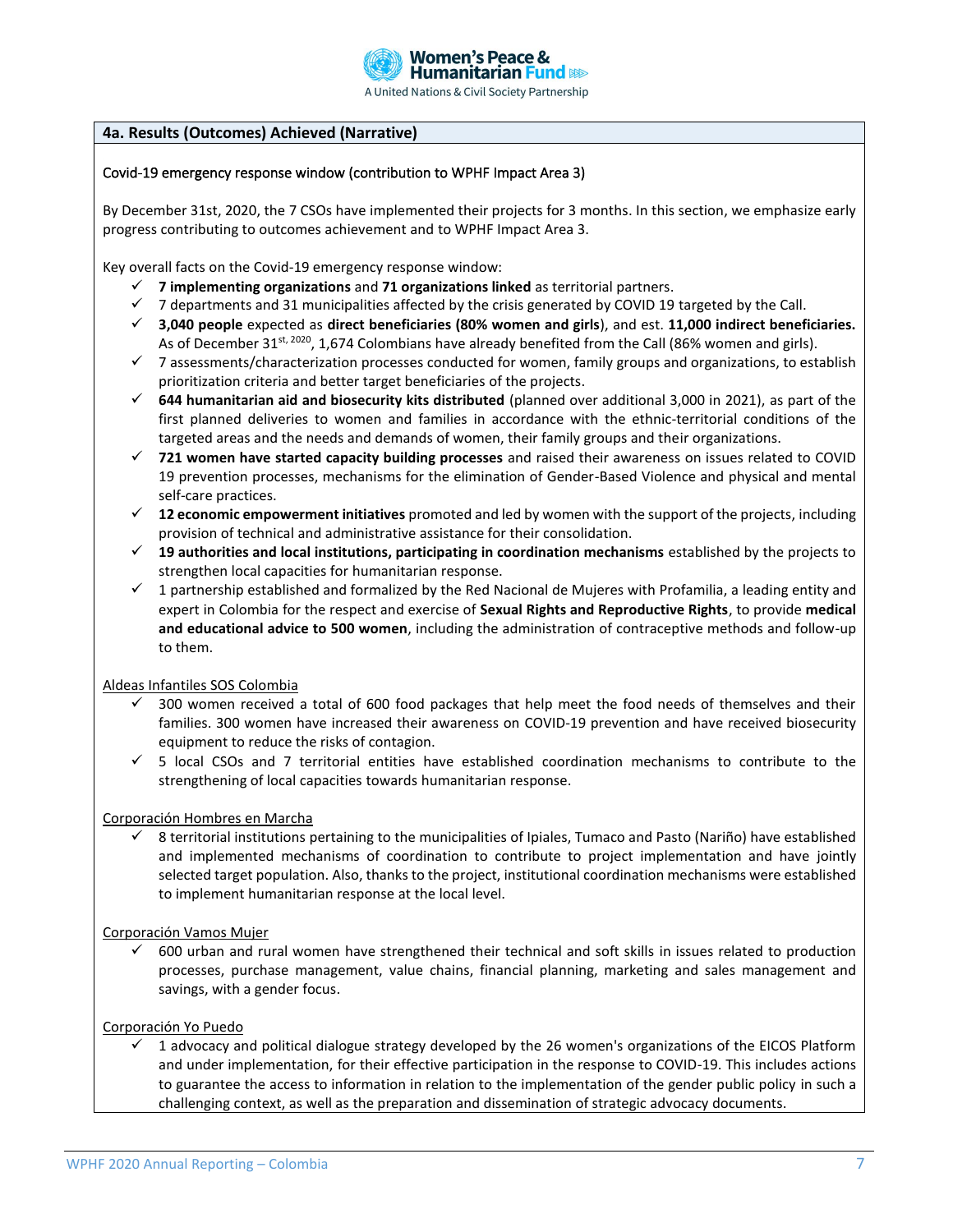

 $\checkmark$  26 local CSOs of the EICOS Women's platform and 4 territorial institutions have established coordination mechanisms to strengthen local capacities as a part of the humanitarian response.

## Fundación Chiyangua

- $\checkmark$  3 local insititutions of the Guapi, Timbiquí and López de Micay municipalities have established coordination mechanisms to strengthen local capacities and the promotion of productive initiatives as a part of the humanitarian response.
- $\checkmark$  1 economic empowerment initiative (manufacturing biosecurity items such as covid face masks) under implementation led by 10 women and their families from the municipality of Guapi, for the preparation and sale of biosecurity equipment. To this end, the project has purchased machinery and infrastructure, as well as guaranteed technical support for the production, sale and management processes.

### Red de Mujeres Chaparralunas por la Paz

- ✓ 11 local CSOs and 4 local institutions have established coordination mechanisms to strengthen local capacities, as a part of the humanitarian response.
- $\checkmark$  110 families received the first delivery, out of three planned, of food security and biosecurity kits that help to meet food needs and reduce the risks of contagion.
- ✓ 11 productive units promoted and led by 103 women and 7 men including 11 related organizational processes in the department of Tolima were identified and prioritized by the project and received agricultural technical assistance for the start-up of the crops, the preparation of the land and the necessary infrastructure.

### Red Nacional de Mujeres

✓ 1 partnership and under implementation with ProFamilia, a leading entity and expert in Colombia for the respect and exercise of Sexual Rights and Reproductive Rights of the entire Colombian population. Through the partnership, medical and educational counseling will be provided to 500 women, including the administration of contraceptive methods and their monitoring.

## Regular funding cycle -CfP round 1 (contribution to WPHF Impact Area 6)

The only two projects still under implementation at the end of 2019 were finalized in the first half of 2020. Find below a short summary on their results:

Corporación Centro de Apoyo Popular (CENTRAP)

- 75 local authorities among legal representatives, presidents, treasurers, secretariats and commissionersfrom 13 Community Councils part of the COCOMACIA have formalize Commitment Documents to promote cultural transformation Positive Actions that contribute to the elimination of gender-based violence in their communities.
- ✓ 1 Ethnic organization -local authority in the department of Chocó- has included in its structure a Gender Commission mechanism to defend women's rights and incorporate the gender approach in all local actions implemented by the organization.
- $\checkmark$  4 women part of the project supported by the WPHF, were elected as part of the 5 members of the Executive Board of the COCOMACIA. The Executive Board is the main body for management, coordination, execution and administration of the work with the local communities that are part of the Community Councils in the department of Chocó
- ✓ 1 communications campaign was supported. The campaign aimed at promoting changes in the behaviors and beliefs regarding non-violent and co-responsible masculinities in the department of Chocó. The communication materials were developed with a local ethnic approach, representing cultural transformation mechanisms for gender equality and the fulfilment of women's rights.

### Asociación Red de Mujeres del Norte del Cauca – REDMUNORCA

 $\checkmark$  1 assessment conducted on the challenges for the implementation of referral pathways to assist genderbased violence cases. The document was developed in coordination with the Secretariat of Women, as main gender mechanisms in the department of Cauca.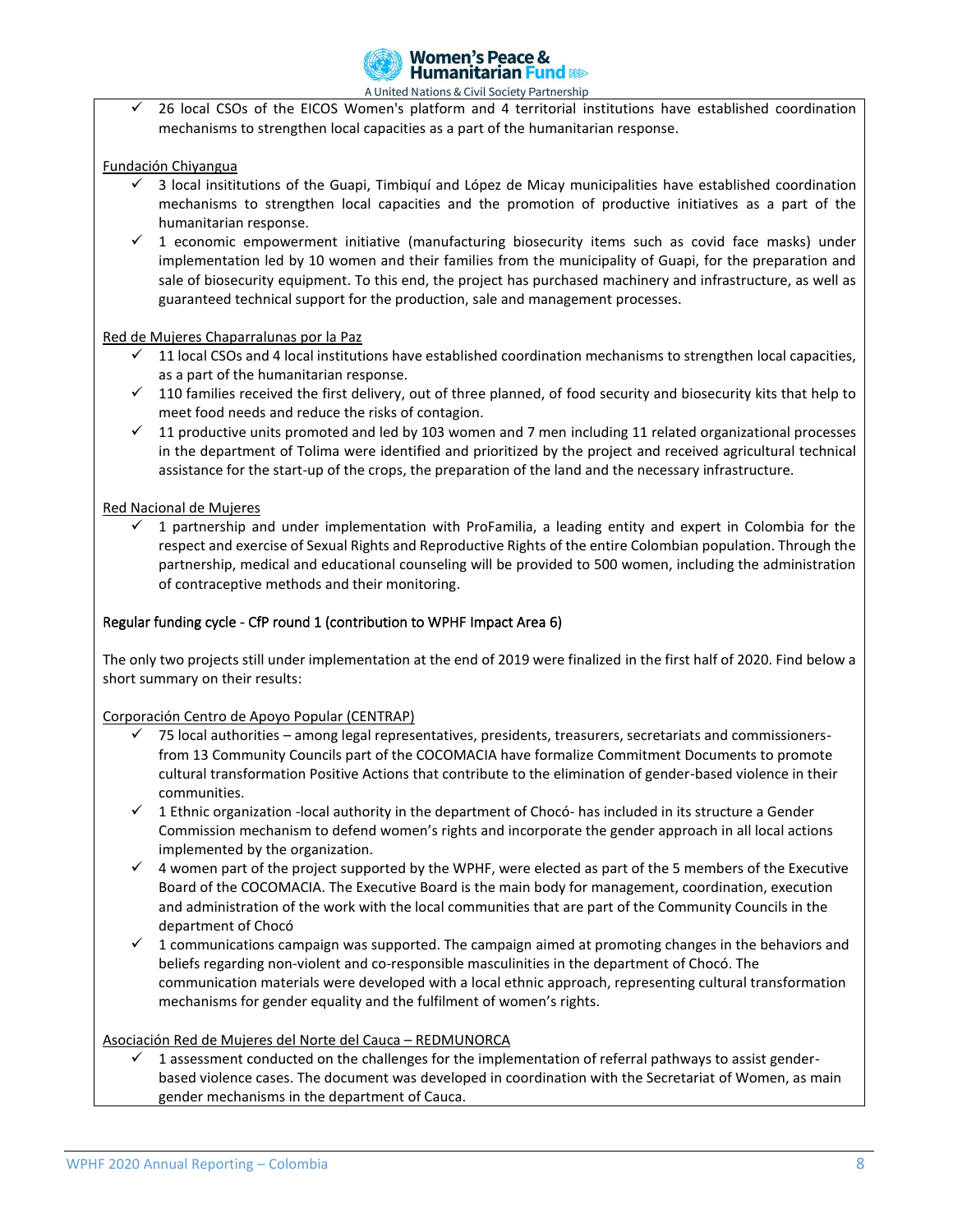

- This coordination process between women's organizations and local authorities has boosted joint responses and initiatives to eradicate violence against women and has increased the institutional capacities regarding assistance, prevention and protection.
- $\checkmark$  3 Local Schools have implemented Action Plans for the cultural transformation of gender stereotypes producing violence against women and girls. The Action Plans are implemented by students, professors, parents through games and group dynamics to sensitize and deploy joint actions to eliminate all forms of violence against women and girls and promote non-violent and co-responsible masculinities in schools.
- ✓ 3 radio stations equipped and operating as a communication strategy inside local schools to sensitize young students on gender equality, the eradication of violence against women and their role in peacebuilding.

# **4b. Outputs and Activities Completed**

Aldeas Infantiles SOS Colombia

- $\checkmark$  Assessment conducted of 689 Afro-Colombian women from the municipalities of Quibdó and Istmina, in the department of Chocó to establish the territorial sectors with high rates and/or risks of violence against women and with greater conditions of vulnerability. This facilitated the targeting of women and family groups who would benefit from the delivery of food security kits and who would be part of the strengthening actions.
- $\checkmark$  1 psychosocial support center in place for women and girls' victims of Gender Based Violence.
- ✓ 1 methodological strategy for the attention and reporting of cases of Gender Based Violence.

#### Corporación Hombres en Marcha

- $\checkmark$  1 assessment conducted to 140 people (via dedicated survey), which made possible to identify the basic needs of most affected by the pandemic, the main impacts on women and girls, and local capacities to prevent violence based on gender and non-violent and shared masculinities.
- ✓ 1 humanitarian aid kit established and validated in accordance with the ethnic-territorial conditions of the municipalities and the beneficiary population, including the application of criteria related to nutritional balance, amounts depending on the family group and conditions for its consumption (electricity, drinking water, among others).

# Corporación Vamos Mujer

✓ Collected baseline information of 600 urban and rural women, including an assessment f the productive and economic situation, the characteristics of their economic units, main products, productive processes, sale management and conditions of gender equality in productive and care work.

#### Corporación Yo Puedo

- $\checkmark$  200 women in 10 municipalities of the department of Meta were characterized by identifying their demographic profile, vulnerabilities, knowledge and perception of gende-based violencer, the economy and employability, food security, the effective participation of women, physical and emotional health and access to TIC`s. This allowed for a prioritization and targeting of women and organizations that will benefit from the delivery of food security kits and economic empowerment initiatives.
- $\checkmark$  1 assessment realized (via focus group) to 26 CSOs, which allowed identifying the organizational conditions in capacities associated with humanitarian aid, political advocacy, psychosocial and community support, administrative, financial and communication, with which the processes of capacity will be structured built.

### Fundación Chiyangua

- $\checkmark$  106 Afro-Colombian women from Community Councils have started to strengthen community and organizational capacities to implement prevention measures against COVID 19, contribute to the elimination of Gender-Based Violence and adopt self-care practices.
- ✓ 10 Afro-Colombian women from the municipality of Guapi, department of Cauca, trained in administrative matters, purchasing management and financial planning, as part of the promotion and consolidation of their economic empowerment initiative.
- ✓ 15 women trained and with technical and computer tools (consoles, computer equipment, antennas, power plants, among others) to set up a station and the development and dissemination of communication pieces, to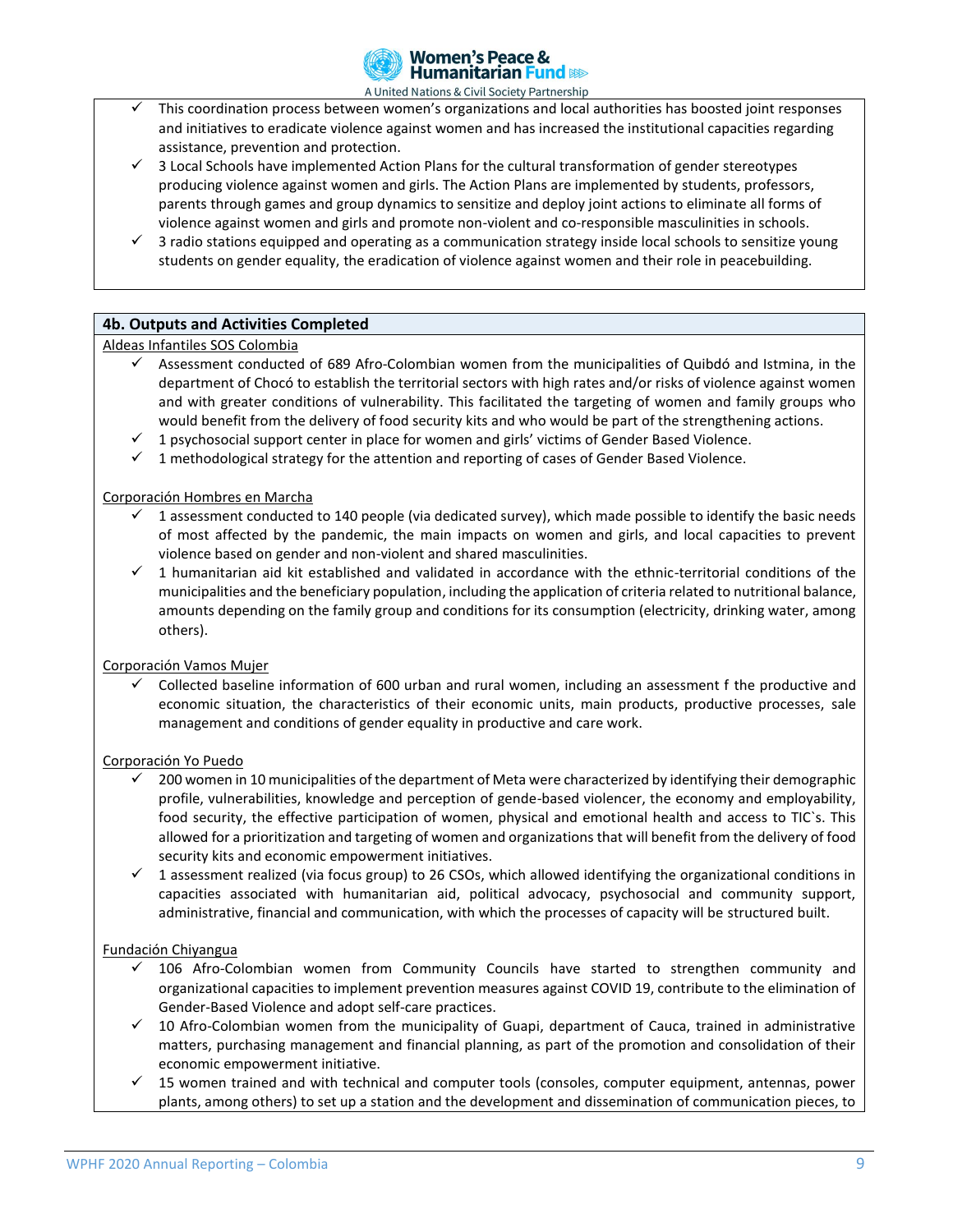

### **4b. Outputs and Activities Completed**

sensitize and raise awareness about the prevention and risks of Covid 19 and the elimination of gender-based violence.

Red de Mujeres Chaparralunas por la Paz

- $\checkmark$  1 assessment and characterization instrument applied to 182 people from 11 organizations that made possible to target families and organizations who will benefit from the delivery of food and biosecurity kits, as well as support for production units and strengthening actions.
- $\checkmark$  1 food security kit established and validated according to territorial conditions and the beneficiary population, including criteria for nutritional balance, amounts depending on the family group, conditions for its consumption (electricity, drinking water, among others) and access.

#### Red Nacional de Mujeres

 $\checkmark$  1 call for proposals for women's organizations, groups and initiatives to support actions to mitigate the effects that the pandemic has had on the lives of women in the 5 targeted departments.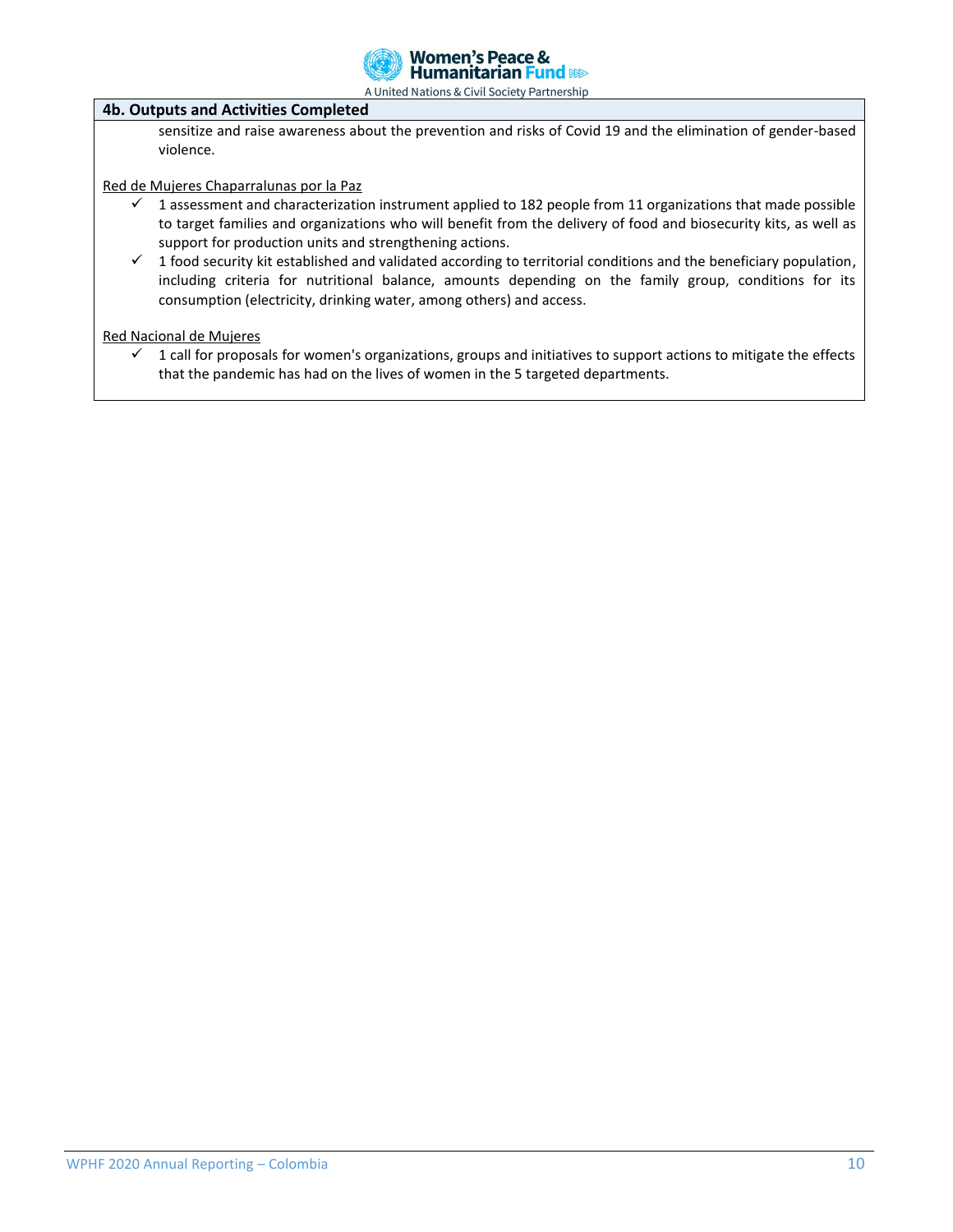

# **5. A Specific Story (1/2 page maximum)**

# **In Meta, Women Don't Stop...**

Although the pandemic generated by COVID-19 slowed down work agendas, made meetings impossible and restricted the mobilizations that women have historically carried out, a few months after the quarantine, women found in virtual connections and dialogues (digital platforms, applications, text messages, among others) a challenge that they knew how to overcome on a day-to-day basisin the agendas of women's organizations in the southeast of Colombia.

During the pandemic, a predominant factor was domestic violence, which has been increasing, together with the complexity of care work, among others. Undoubtedly, this pandemic showed, both in public and private life, the historical and unequal debt that society, governments and institutions have towards women and girls. Despite this, women play an important role in the reconstruction and resistance of their territories.

To speak of dignity, in the words of Silvia Loaiza, representative of the Veeduría de Mujeres Granadinas, *"is to promote non-violence, it is to empower socially, economically and politically the women of our territory and implies that local governments commit themselves to the most affected women in this time of crisis".* She also affirms that, thanks to this exercise of social control, they have been able to understand the dynamics of the public sphere, in order to advocate and monitor development plans. In this regard, she highlights the support they have received from the EICOS Platform and UN Women thanks to the WPHF, who are fundamental allies for women's work on the ground to ensure oversight, social control and accountability of public initiatives in such a challenging context.

Thus, as a result of years of processes and alliances between women's organizations in Meta, once again, they came together to confront this pandemic in the Department, where the EICOS Women's Platform and the Corporation Yo Puedo, join together to carry out the project "Women from Meta organized and socially and economically impacting overcome the crisis of Covid-19" with the support of the WPHF. From which they can implement actions aimed at strengthening the economic and social empowerment of organizations and women of Meta, through the support to 18 productive initiatives and humanitarian assistance to 200 women to mitigate the effects generated by the COVID-19 in their lives.

It is important to emphasize that the coordinated work between women's organizations has generated valuable results, such as the construction of a peace agenda, via the establishment of a platform for political dialogue with authorities and territorial entities, to position the women's agenda and guarantee the gender equality approach and women's rights in the humanitarian response. This has allowed the creation of the Secretariat for Women and Social Inclusion of the Municipality of Granada, which plans to initiate a public policy construction process by 2021 and to advance in the social control of the resources that the current administration has allocated to guarantee the rights of women in the territory.

In this way, "women in Meta do not stop", we continue working for the advocacy of women in the territories, capacity building and the fight for the eradication of gender-based violence.

On *Yo Puedo* initiative as a part of the WPHF COVID-19 emergency response window: <https://twitter.com/wphfund/status/1357784749725675523?s=20>

### **6. Knowledge Products and Communications/Visibility**

Find all relevant photos and multimedia material at thi[s link.](https://drive.google.com/drive/folders/18a7-unxT5EtGZt-irVD-aZ_u_tu4xucx)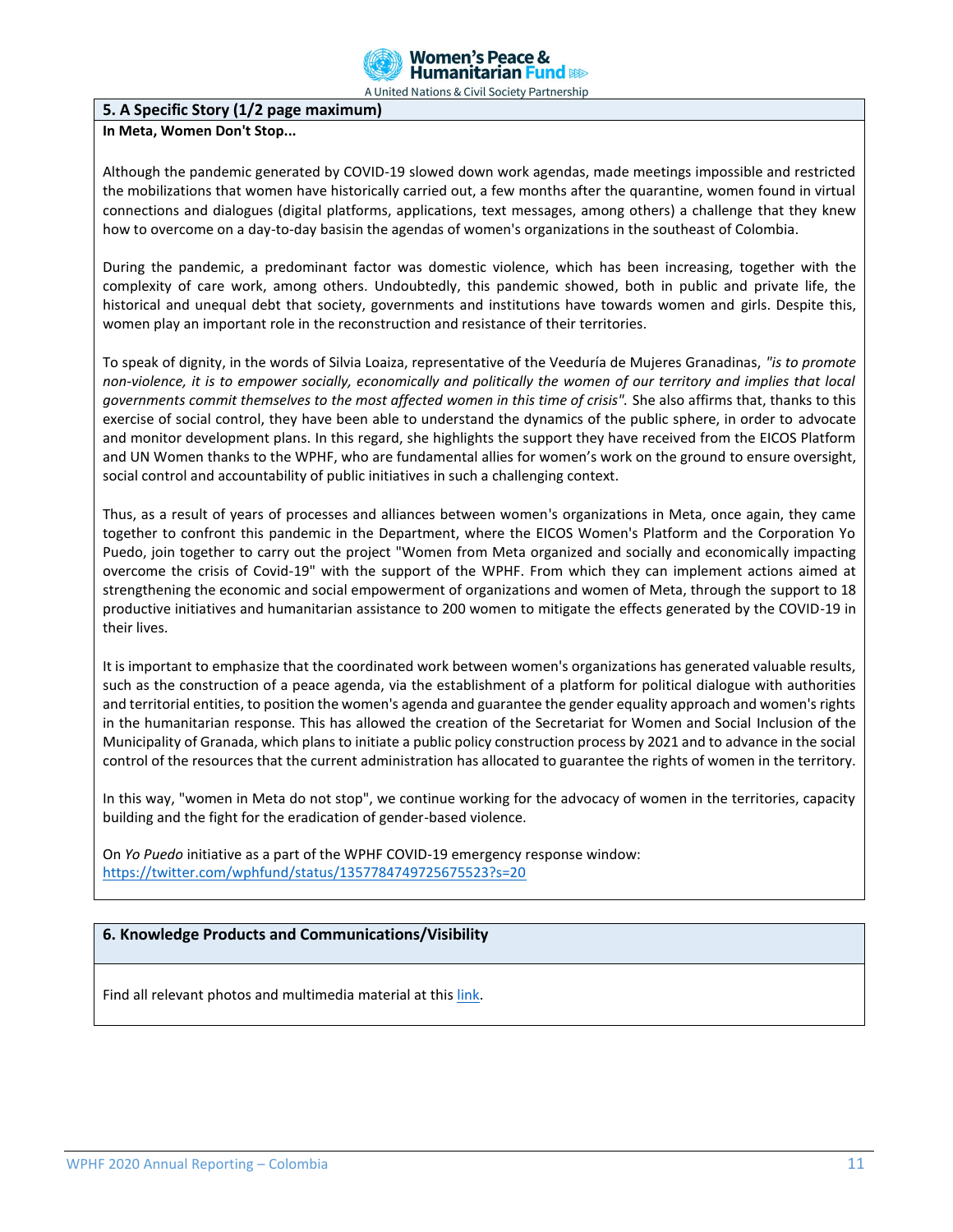

# **7. Capacity Building of CSOs**<sup>4</sup>

The Technical Secretariat of UN Women Colombia, in partnership with programme staff, has continued to implement the capacity building initiative for participating organizations. In that regard, initial in-depth assessments allowed for the identification of the capacities that require strengthening, together with the most urgent needs in terms of tools and technical resources to guarantee the implementation of each project, taking into account the particularities of the local contexts.

In particular, the initiative focused on the following lines of action:

- ✓ The 7 approved projects had a **technical and programmatic adjustment process**, as a requirement for the formalization of the agreements and responding to the new demands and requirements generated by the extremely volatile context related to the pandemic. During this process, UN Women Technical Secretariat, in coordination with the local offices, provided **support to each organization**, by sharing **orientation guidelines, training, technical sessions** and supervising the adjustment processes by projects teams.
- ✓ Measurement instruments, starting from an **adapted Organizational Capacities Index (ICO**), was collected as a **baseline for organizational strengthening activities**. The results of its application are facilitating decisionmaking and the identification of areas for strengthening.
- ✓ Delivered **training to CSOs on humanitarian action and the incorporation of the gender perspective**. A stepby-step instruction was included according to the phases of the project cycle and reflections on humanitarian principles, "do no harm" principle and analysis of roles between men and women applied to the actions that each organization implements.
- ✓ **Delivered tools, guidance and good practices for the collection of primary information** in humanitarian contexts, including **needs rapid assessments**, together with guidelines provision on monitoring and evaluation and accountability on their projects.
- ✓ **Training delivered on administrative and financial matters** that contribute to the execution of budgets in an efficient and transparent manner, including new rules and regulations related to covid-19 context.
- ✓ **Training conducted on accountability processes, results-based management approach, monitoring and reporting instruments**.
- ✓ **Continuous technical assistance and capacity strengthening of CSOs by UN Women local offices and Technical Secretariat**, including provision of **specific humanitarian advice** (i.e. conformation of **food security kits** by ensuring nutritional balance and minimum quality standards).
- ✓ Recruited a **consultant in humanitarian action** to contribute to the technical strengthening of CSOs, as well as to the internal capacity building of UN Women for the implementation of humanitarian initiatives.
- ✓ Finally, the capacity building initiative also supported the **additional humanitarian kits delivery in targeted areas** (Chocó) to face the additional emergency related to recent floods and hurricane Iota

| 8. Risks and Mitigation                                                                                                                                                                                                                                                                                                                                                                                                                                       |                                                                               |                                                                                                |                                                                                           |                                                                                                                                                                                                                                                                                                                                                             |  |  |  |
|---------------------------------------------------------------------------------------------------------------------------------------------------------------------------------------------------------------------------------------------------------------------------------------------------------------------------------------------------------------------------------------------------------------------------------------------------------------|-------------------------------------------------------------------------------|------------------------------------------------------------------------------------------------|-------------------------------------------------------------------------------------------|-------------------------------------------------------------------------------------------------------------------------------------------------------------------------------------------------------------------------------------------------------------------------------------------------------------------------------------------------------------|--|--|--|
| <b>Risk Area</b><br>Contextual, Programmatic, Institutional                                                                                                                                                                                                                                                                                                                                                                                                   | <b>Risk Level</b><br>$4=V$ ery<br>High<br>$3 = High$<br>2=Medium<br>$1 = Low$ | Likelihood<br>$5 = \nV$ ery<br>High<br>4=Likely<br>$3 = P$ ossible<br>2=Unlikely<br>$1 =$ Rare | <b>Impact</b><br>5=Extreme<br>4=Major<br>3=Moderate<br>$2 =$ Minor<br>1=Insignifica<br>nt | <b>Mitigation</b><br>Mitigating measures undertaken during the<br>reporting period (please include new risks, if any)                                                                                                                                                                                                                                       |  |  |  |
| COVID-19 - HEALTH EMERGENCY<br>As a result of the emergency related to COVID-<br>19, the country has taken measures, including<br>confinement and mobility restrictions in and<br>between targeted municipalities. This has<br>many implications, starting from challenges for<br>security conditions of participants and for<br>projects' implementation.<br>Additionally, the pandemic caused an increase<br>in gender gaps translated into the overload of | 4                                                                             | 4                                                                                              | 4                                                                                         | Coordination with territorial entities to expand<br>$\checkmark$<br>coverage and offer of humanitarian assistance<br>in sectors other than those covered by the call.<br>Support CSOs to identify risk situations and<br>alerts during the emergency, and technical<br>assistance for the development of protocols to<br>respond to risks in the territory. |  |  |  |

<sup>&</sup>lt;sup>4</sup> Capacity building sessions can be undertaken by the Management Entity or by some of the CSOs themselves for other CSOs or groups.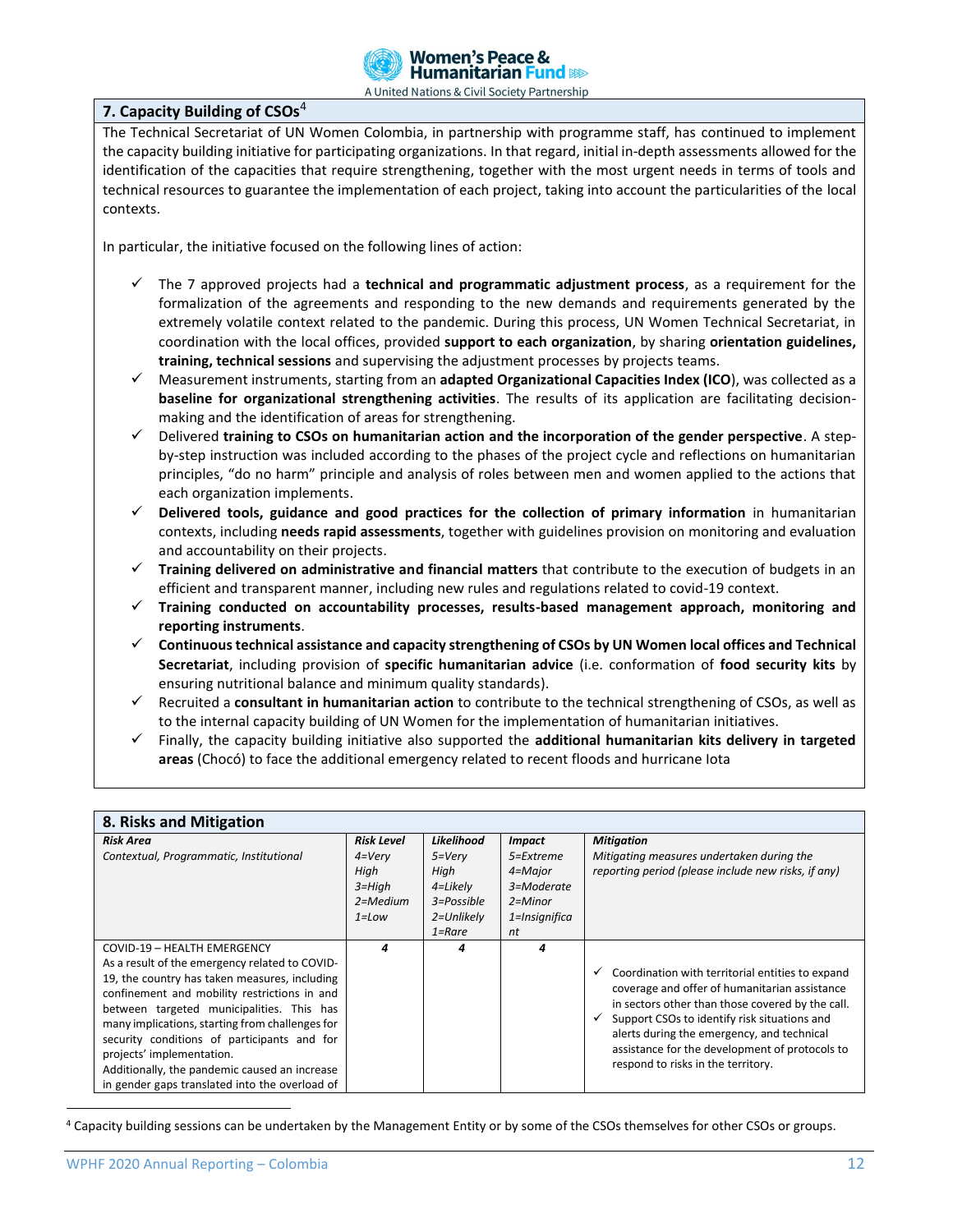

| A UTTICA NUCIUIS & CIVIL SUCIETY L'ULCISITIE<br>8. Risks and Mitigation                                                                                                                                                                                                                                                                                                                                                                                                                                                                                                                                                                                                                                                                                                                                                                                                                                                |                                                                               |                                                                                         |                                                                                       |                                                                                                                                                                                                                                                                                                                                                                                                                                                                                                                                                                                                                                                                                                                                                                                                                                                                            |  |  |  |
|------------------------------------------------------------------------------------------------------------------------------------------------------------------------------------------------------------------------------------------------------------------------------------------------------------------------------------------------------------------------------------------------------------------------------------------------------------------------------------------------------------------------------------------------------------------------------------------------------------------------------------------------------------------------------------------------------------------------------------------------------------------------------------------------------------------------------------------------------------------------------------------------------------------------|-------------------------------------------------------------------------------|-----------------------------------------------------------------------------------------|---------------------------------------------------------------------------------------|----------------------------------------------------------------------------------------------------------------------------------------------------------------------------------------------------------------------------------------------------------------------------------------------------------------------------------------------------------------------------------------------------------------------------------------------------------------------------------------------------------------------------------------------------------------------------------------------------------------------------------------------------------------------------------------------------------------------------------------------------------------------------------------------------------------------------------------------------------------------------|--|--|--|
| <b>Risk Area</b><br>Contextual, Programmatic, Institutional                                                                                                                                                                                                                                                                                                                                                                                                                                                                                                                                                                                                                                                                                                                                                                                                                                                            | <b>Risk Level</b><br>$4=V$ ery<br>High<br>$3 = High$<br>2=Medium<br>$1 = Low$ | Likelihood<br>$5 = V$ ery<br>High<br>4=Likely<br>3=Possible<br>2=Unlikely<br>$1 =$ Rare | <b>Impact</b><br>5=Extreme<br>4=Major<br>3=Moderate<br>2=Minor<br>1=Insignifica<br>nt | <b>Mitigation</b><br>Mitigating measures undertaken during the<br>reporting period (please include new risks, if any)                                                                                                                                                                                                                                                                                                                                                                                                                                                                                                                                                                                                                                                                                                                                                      |  |  |  |
| care responsibilities, domestic violence and<br>femicides, as well as the risk of being victims of<br>gender-based violence, are a set of factors that<br>can affect women and men. This includes the<br>situation of women and girls participating in<br>the projects in a context of additional<br>insecurity as they find themselves confined<br>with their aggressors.<br>These risks are aggravated due to restrictions<br>in the provision of judicial and legal services,<br>limited access to institutional services during<br>the crisis, and the outdated referral pathways<br>for GBV victims in the current situation.<br>The use of digital connectivity platforms and<br>mechanisms, which can lead to theft of<br>information and a variety of cyber risks, put<br>CSOs at risk. In addition, in several<br>municipalities, especially in rural areas, there<br>are no optimal connectivity conditions. |                                                                               |                                                                                         |                                                                                       | Support actions, psychosocial assistance and<br>$\checkmark$<br>self-care practices implemented by the<br>projects.<br>$\checkmark$ Support CSOs in the realization of assessments<br>and related improvement plans to better adapt<br>their work modality to covid.<br>$\checkmark$ Include in projects budget and provide<br>equipment, platforms, computer tools and<br>instruments to improve virtual working<br>conditions. Purchase of support assets such as<br>cell phones, tablets, data plans, power plants.<br>Training processes for the management of<br>✓<br>platforms, connectivity equipment and cyber<br>risk management                                                                                                                                                                                                                                  |  |  |  |
| DETERIORATION OF SECURITY CONDITIONS AT<br>THE LOCAL LEVEL<br>The presence of illegal armed groups in the<br>project implementation territories can lead to<br>cases of tension and conflict with an impact on<br>human rights of women and girls. It can also<br>cause put in danger humanitarian activities<br>implemented by the projects.<br>This includes an increase in threats and killings<br>of leaders and human rights defenders and<br>confinement of communities by illegal armed<br>actors, who take advantage of the health<br>emergency and isolation measures, to exercise<br>social and territorial control.                                                                                                                                                                                                                                                                                         | 3                                                                             | 4                                                                                       | 4                                                                                     | $\checkmark$ Inform and redirect the CSOs to the<br>mechanisms and institutions where they can<br>activate protection routes and the required<br>support.<br>$\checkmark$ Coordination with other UNS agencies and<br>organizations present in the territories through<br>the Local Coordination Teams to enrich the<br>context analysis and develop complementary<br>activities.<br>$\checkmark$<br>Constantly monitor security situation and liaise<br>with key stakeholders (e.g. UNDSS, etc.)                                                                                                                                                                                                                                                                                                                                                                          |  |  |  |
| <b>CLIMATE</b><br>VARIABILITY<br>AND<br><b>CLIMATE</b><br><b>CONDITIONS:</b><br>During the implementation, there were<br>emergencies and natural disasters such as<br>Hurricane Lota, floods and, as a consequence,<br>losses in livelihoods and homes.<br>Therefore, multi-impact scenarios are posing<br>challenges to targeted areas (COVID-19, armed<br>conflict and natural disasters converge).<br>Moreover, in some departments there is a high<br>concentration of migrants aggravating the<br>needs.                                                                                                                                                                                                                                                                                                                                                                                                          | 3                                                                             | 3                                                                                       | 4                                                                                     | $\checkmark$ Conduct analysis and assessments with CSOs on<br>climate variability according to IDEAM forecasts<br>to identify impacts, contingency mechanisms<br>and implementation of alternative strategies.<br>$\checkmark$ If necessary, adopt adaptation measures to<br>guarantee the implementation of projects<br>considering the sanitary emergency and other<br>environmental emergencies that may arise.<br>Inter-institutional and inter-agency<br>$\checkmark$<br>coordination through the Local Coordination<br>Teams for the development of complementary<br>activities or the expansion of emergency<br>response capacity.<br>Management of responses and actions from<br>$\checkmark$<br>other programs and projects led by UN Women<br>in the territory or implementing partners, with<br>the intention of coordinating actions and<br>complementarities. |  |  |  |
| <b>INSTITUTIONAL</b><br>CHANGES<br>AND<br><b>FRAGILE</b><br>INSTITUTIONAL ARCHITECTURE IN TARGETED<br>AREAS:<br>In some cases, the governance scenarios in the<br>targeted<br>municipalities<br>have<br>a<br>fragile                                                                                                                                                                                                                                                                                                                                                                                                                                                                                                                                                                                                                                                                                                   | 3                                                                             | 3                                                                                       | 3                                                                                     | $\checkmark$ Promote inter-institutional coordination<br>mechanisms together with CSOs to guarantee<br>adequate flow of information and timely<br>decision-making.                                                                                                                                                                                                                                                                                                                                                                                                                                                                                                                                                                                                                                                                                                         |  |  |  |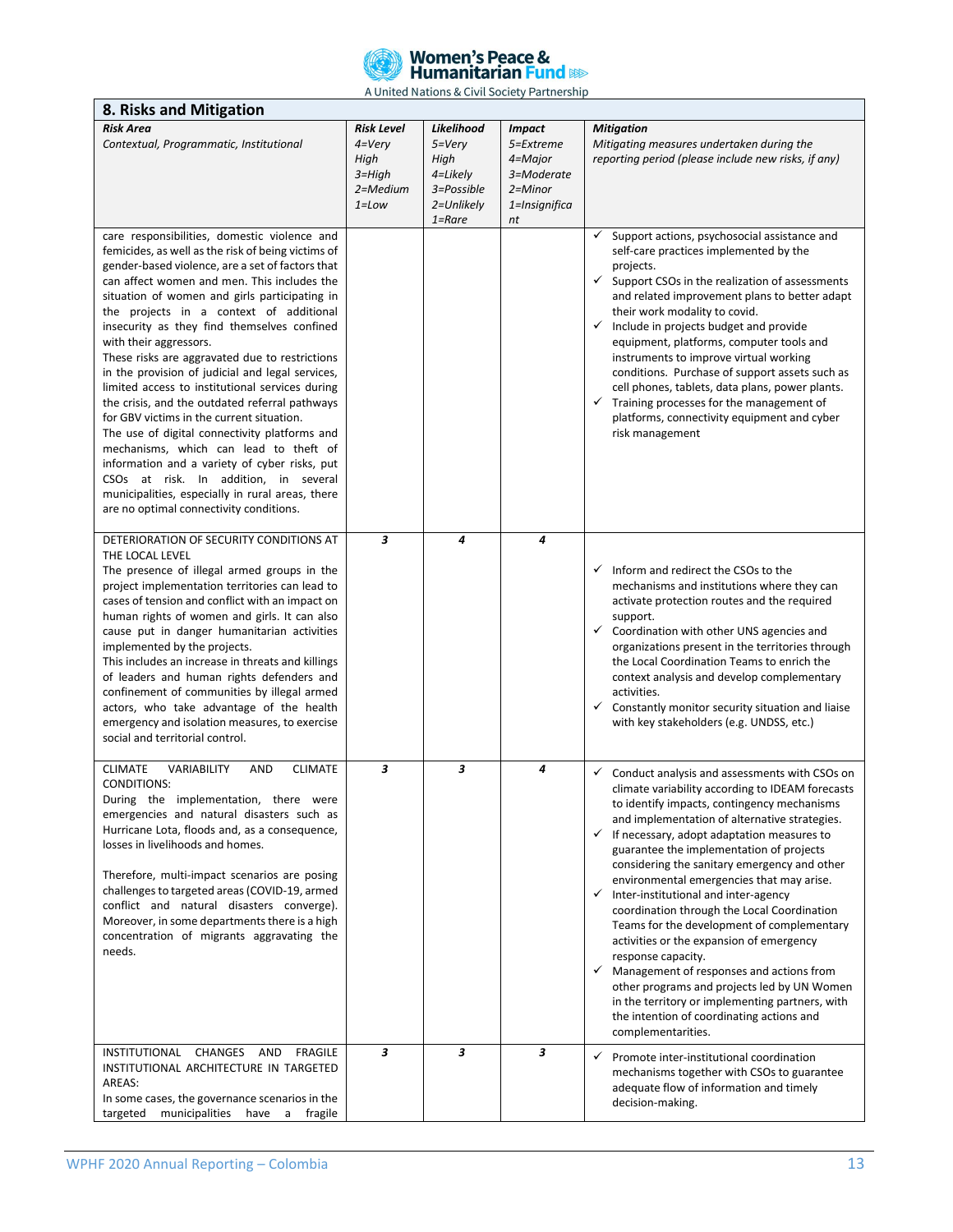

| 8. Risks and Mitigation                                                                                                                                                                                                                                                                                                                                                        |                                                                               |                                                                                           |                                                                                           |                                                                                                                                                                                                                                                                                                                                                                                                          |
|--------------------------------------------------------------------------------------------------------------------------------------------------------------------------------------------------------------------------------------------------------------------------------------------------------------------------------------------------------------------------------|-------------------------------------------------------------------------------|-------------------------------------------------------------------------------------------|-------------------------------------------------------------------------------------------|----------------------------------------------------------------------------------------------------------------------------------------------------------------------------------------------------------------------------------------------------------------------------------------------------------------------------------------------------------------------------------------------------------|
| <b>Risk Area</b><br>Contextual, Programmatic, Institutional                                                                                                                                                                                                                                                                                                                    | <b>Risk Level</b><br>$4=V$ ery<br>High<br>$3 = High$<br>2=Medium<br>$1 = Low$ | Likelihood<br>$5 = \nV$ ery<br>High<br>4=Likely<br>3=Possible<br>2=Unlikely<br>$1 =$ Rare | <b>Impact</b><br>5=Extreme<br>4=Major<br>3=Moderate<br>$2 =$ Minor<br>1=Insignifica<br>nt | <b>Mitigation</b><br>Mitigating measures undertaken during the<br>reporting period (please include new risks, if any)                                                                                                                                                                                                                                                                                    |
| institutional architecture that<br>may limit<br>projects' sustainability and implementation.<br>At the national level, government entities have<br>public policy in place and strategies that do not<br>necessarily have a gender perspective. As a<br>result of the COVID-19 emergency, some<br>scenarios for participation and dialogue with<br>institutions may be limited. |                                                                               |                                                                                           |                                                                                           | - Implement an advocacy strategy with local<br>governments using different methodologies,<br>taking into account the emergency situation<br>caused by COVID-19.<br>- Carry out institutional mapping to establish a<br>✓<br>local road map for the sustainability of activities<br>promoted within the framework of the project<br>and that can be implemented during and after<br>the health emergency. |

#### **9. Delays and Adaptations/Revisions**

*If there were delays, explain the delays and reasons/factors for contributing to the delay, actions taken to mitigate future delays, and adaptations made to account for the delays. Indicate any major adjustments in strategies, targets or key outcomes and outputs that took place.<sup>5</sup>*

#### *Project/Grantee Level*

As of December 2020 no major changes in IPs timeline were identified. In 2021, during the implementation and monitoring of the projects, the needs for programmatic and financial adjustments will be duly identified together with the CSOs, according to the implementation process and the changes in the local contexts to guarantee the results are achieved.

#### *Programmatic/Country Level*

Due to country full lockdown, the review, recommendation process and related approval took longer than expected. Upon approval, the 7 projects had a technical and programmatic adjustment process, as a requirement for the formalization of the agreements, considering the changing and volatile context related to the pandemic and the capacities of the organizations. During this process, the Technical Secretariat of UN Women, in coordination with local offices, provided support to each organization.

| 10. Lessons Learned <sup>6</sup>                                                                                                                                          |                                                                       |                                                                                                                                        |                                                                                                                                                                                                                                                                                                                                                |
|---------------------------------------------------------------------------------------------------------------------------------------------------------------------------|-----------------------------------------------------------------------|----------------------------------------------------------------------------------------------------------------------------------------|------------------------------------------------------------------------------------------------------------------------------------------------------------------------------------------------------------------------------------------------------------------------------------------------------------------------------------------------|
| <b>Identify Challenge/Describe</b><br>Challenges can be<br>programmatic or operational<br>affecting the project<br>implementation, or of an<br>organization or community. | What are the<br>factors/reasons<br>contributing to this<br>challenge? | How was the challenge<br>addressed? What was done<br>differently, or what will be<br>done to address the<br>challenge?                 | <b>Lesson Learned</b><br>As a result of the challenge what did<br>you (and partners) learn from the<br>situation that has helped to inform<br>the project, or improve how the<br>project is implemented or for future<br>interventions?                                                                                                        |
| application<br>οf<br>Guarantee<br>humanitarian<br>standards<br>projects' implementation                                                                                   | 6 of the 7 CSOs have no<br>humanitarian experience.                   | building<br>Capacity<br>including<br>training and field support for<br>CSOs. Preparation of guidelines<br>documents and support tools. | A humanitarian initiative requires<br>specific capacity-building actions<br>CSOs,<br>women's<br>for<br>mainly<br>organizations, to<br>strengthen<br>project implementation. While<br>they may have no humanitarian<br>experience these organizations<br>are still essential in humanitarian<br>response<br>strengthening<br>The<br>0t<br>local |

<sup>5</sup> This section should also include information on contracting and programmatic changes related to COVID 19, or other.

<sup>6</sup> A lesson learned is a systematic reflection of challenges (or successes) that have occurred during the reporting period which has resulted in a change, adaption or improvement as a result of the challenge, or a planned change or adaptation in the future.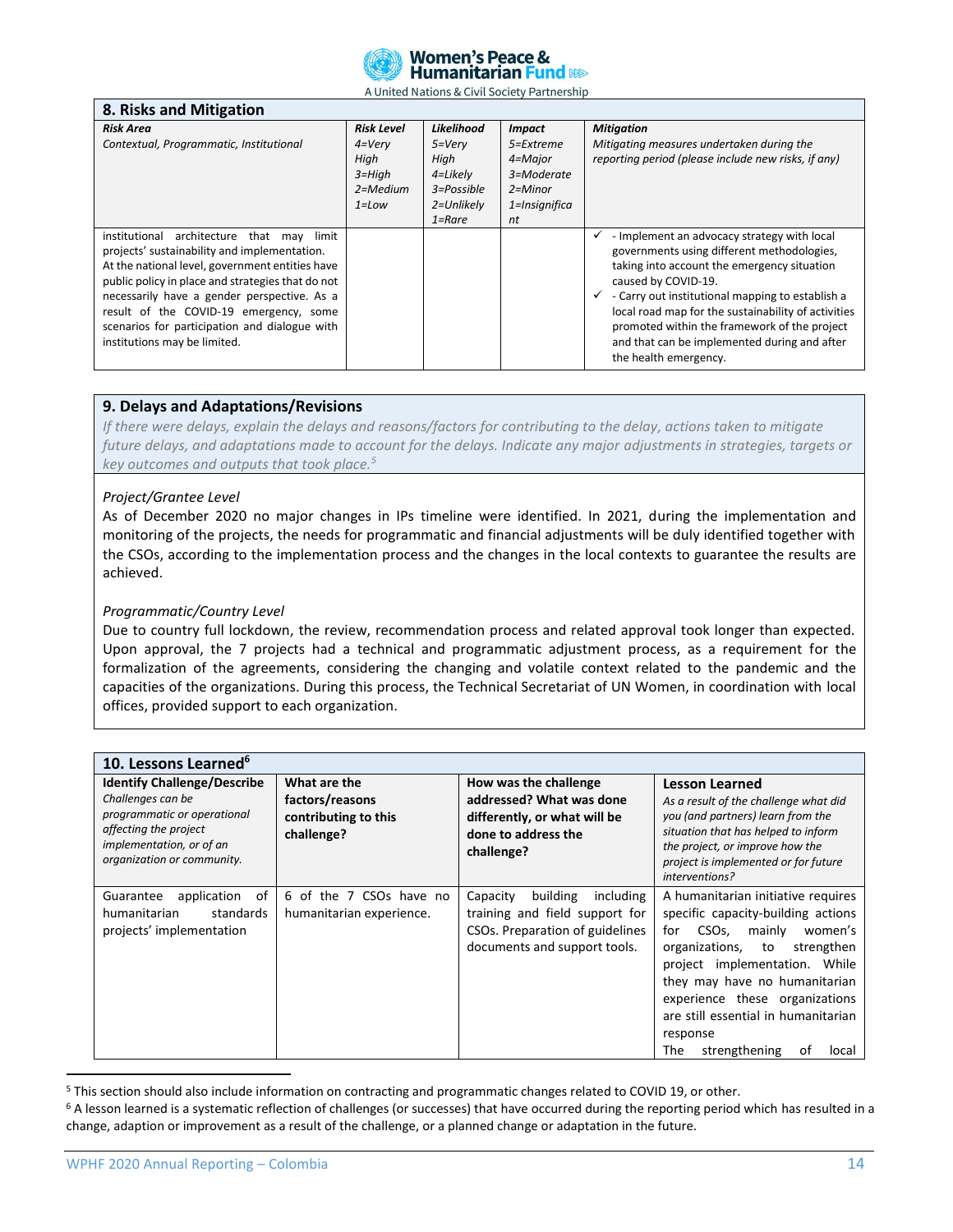

| 10. Lessons Learned <sup>6</sup>                                                                                                  |                                                                                                                                                                                                                                                |                                                                                                                                                                                                                                                                              |                                                                                                                                                                                                                                                                                                                                                                                                                                                     |
|-----------------------------------------------------------------------------------------------------------------------------------|------------------------------------------------------------------------------------------------------------------------------------------------------------------------------------------------------------------------------------------------|------------------------------------------------------------------------------------------------------------------------------------------------------------------------------------------------------------------------------------------------------------------------------|-----------------------------------------------------------------------------------------------------------------------------------------------------------------------------------------------------------------------------------------------------------------------------------------------------------------------------------------------------------------------------------------------------------------------------------------------------|
| The winter crisis in several<br>departments of the country<br>floods,<br>caused<br>supply                                         | This affected the planning of<br>the<br>organizations<br>and<br>implied<br>implementing                                                                                                                                                        | Support CSOs to identify risk<br>situations and alerts during<br>emergencies, and support for                                                                                                                                                                                | women-based organizations and<br>human rights organizations could<br>enhance<br>and<br>improve<br>the<br>response to future humanitarian<br>emergencies. However, the initial<br>guarantee<br>process<br>to<br>the<br>accomplishment of humanitarian<br>principles and guidelines takes<br>time and resources<br>In such a type of projects, it is key<br>the constant monitoring of the<br>context, including climate<br>conditions. This includes |
| challenges and mobilization<br>difficulties in the regions.                                                                       | adjustments<br>in.<br>implementation strategies.                                                                                                                                                                                               | the development of protocols<br>that allow responding to risks<br>in the territory.                                                                                                                                                                                          | continuous situation analyses<br>with the CSOs, as well as<br>coordination mechanisms with<br>other UNS agencies and Local<br>Coordination Teams (LCTs).                                                                                                                                                                                                                                                                                            |
| The situation of risk and<br>threat to which communities<br>and particularly women are<br>exposed<br>continues<br>to<br>increase. | Women in regions where the<br>presence and actions of<br>illegal armed groups persist<br>face greater exposure to<br>being victims of various types<br>of<br>violence<br>(threats,<br>sexual<br>harassment,<br>and<br>gender-based violence)   | Support actions, psychosocial<br>activities and self-care<br>practices, from CSO projects.                                                                                                                                                                                   | The importance of spaces for<br>dialogue, trust-building and<br>emotional support to respond to<br>the stress, anxiety and saturation<br>situations that women, leaders<br>and defenders experience due to<br>their interaction through<br>virtuality                                                                                                                                                                                               |
| territorial<br>Ethnic<br>and<br>diversity in the territories.                                                                     | There are 7 departments<br>and 31 targeted<br>municipalities. With an<br>ethnic wealth (indigenous,<br>Afro-descendant, mestizo)<br>and territorial (mountain<br>range and coast), in addition<br>to the different expressions<br>of conflict. | Identification by CSOs of<br>requirements and conditions<br>necessary to carry out the<br>activities and processes<br>planned in their projects, and<br>to make use of connectivity<br>and digital mechanisms safely,<br>based on their ethnic<br>specificity and diversity. | It is important to include<br>measures of orientation, support<br>and assistance to CSOs to<br>respond to challenges which<br>hinder the participation of those<br>LNOB the processes promoted by<br>CSO <sub>s</sub> .                                                                                                                                                                                                                             |

### **11. Innovations and Best Practices**

The implementation of the nexus **humanitarian-peace-development** in such a challenging context of a pandemic response and **applied to a gender-specific call for proposals for CSOs.**

For instance, for the first time, women's organizations with a strong experience and capacity to advocate for women's empowerment and gender in peace agreement implementation, have raised their awareness and strengthened their capacities to implement humanitarian projects.

In this regard, IPs conducted initial assessment and baseline adjusted to the characteristics of CSOs and to the context. On the other hand, UN Women technical secretariat applied an adapted **organizational capacities index (ICO**) as a baseline. This has allowed for the construction of a Capacity Building Proposal to guarantee quality in the implementation of projects and the consolidation of CSOs in linking the humanitarian response with Peacebuilding.

Also, technical advice was realized in a timely and qualified manner to the demands of CSOs, together with the preparation and provision of guidance documents and tools, which allows greater assertiveness in the implementation strategies. An example was the process of selection and **conformation of food aid kits** and packages, including nutritional balance and meeting minimum quality standards of the Sphere Principles.

To conclude, the **use of technology and access to connectivity equipment** to closing gaps facilitate the humanitarian response and the participation of women in the decision taking. UNW highlights the importance of using digital platforms, applications, text messages, among others.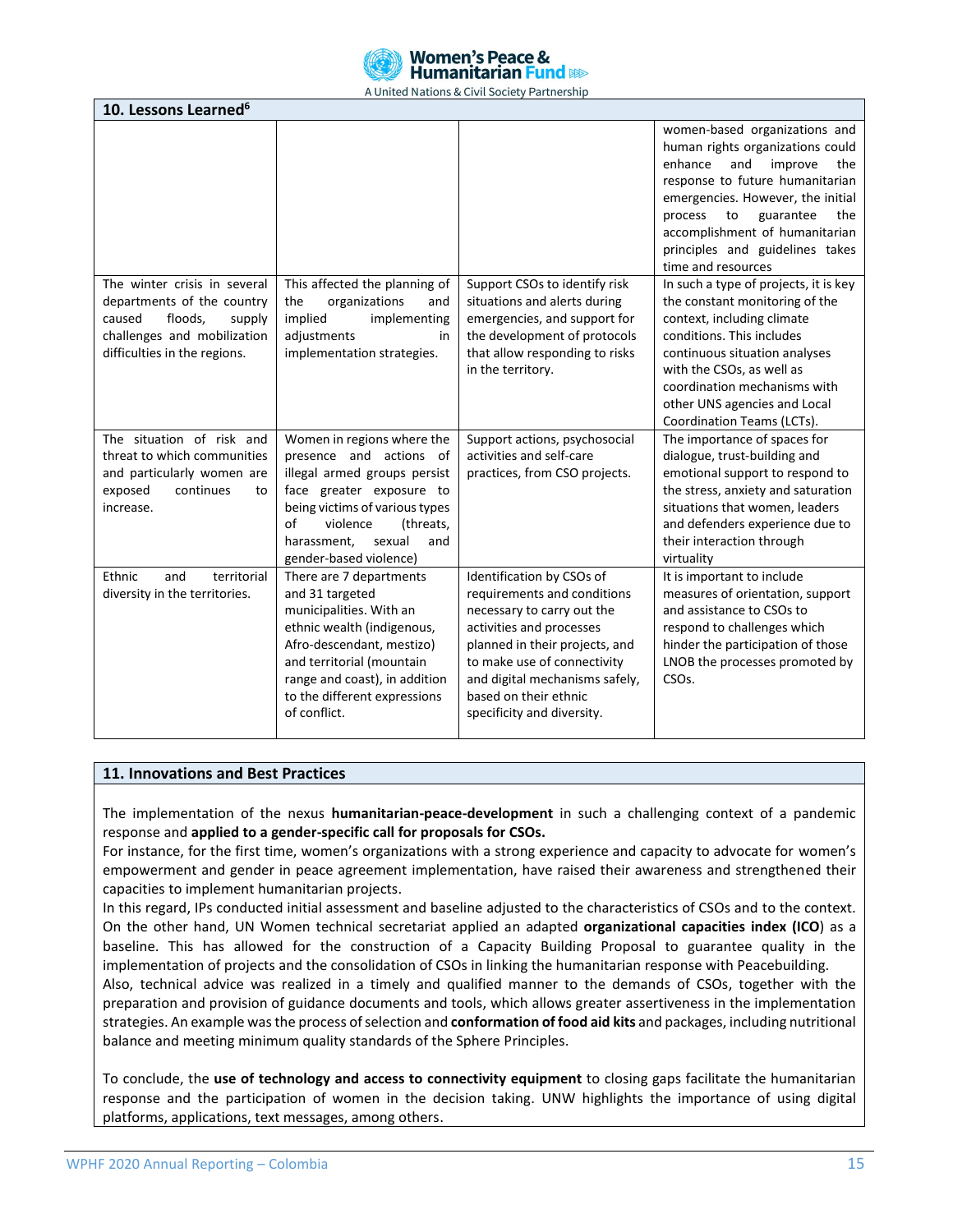

# **12. Auditing and Financial Management**

# **Regular funding cycle (CfP 1)**

Overall, no major findings. Only one financial finding and some non-financial findings (e.g. lack of risk assessment matrix, etc.). UN Women was recently notified about the findings. The agency is now working with CSOs on a dedicated plan to address the findings.

Atlas Project 109253

- Corporación Ocho de Marzo: No audit findings.
- ASOM: Had one non-financial finding

#### Atlas Project 109258

- Centrap: had a non-financial finding.
- Comunitar: Financial Finding for a small amount of unsupported expenses. One non-financial finding.
- Junpro: non-financial findings.
- Redmunorca: non-financial findings

#### **13. Next Steps and Priority Actions**

During 2021, the technical assistance and capacity building for CSOs will continue to strengthen the emphasis and results of projects as a humanitarian response to the Pandemic.

The implementation of the Strategy for Strengthening Organizational Capacities will continue in aspects identified in the assessments, such as: i) measures to prevent exploitation, sexual abuse and sexual harassment; ii) the incorporation of anti-fraud guidelines and practices; and iii) Gender and Humanitarian Action, including associated aspects a) Food security and nutrition b) gender-based violence, c) care of basic needs in comprehensive health aspects.

UN Women will also continue the development and dissemination of communication pieces to disseminate the achievements of the COVID-19 funding call, the work of CSOs and the added value of UN Women and WPHF in their support.

Some projects have achieved strong early results but the demands and needs on the ground persist, if not increasing. Therefore, it would be important to consider additional funding/phase 2.

To conclude, UN Women Colombia is now working with the UN MPTF to set-up a new call for proposals with two thematic windows: on women's victims of forced displacement and on additional funding for women's participation in peace agreement implementation (WPHF outcome 4).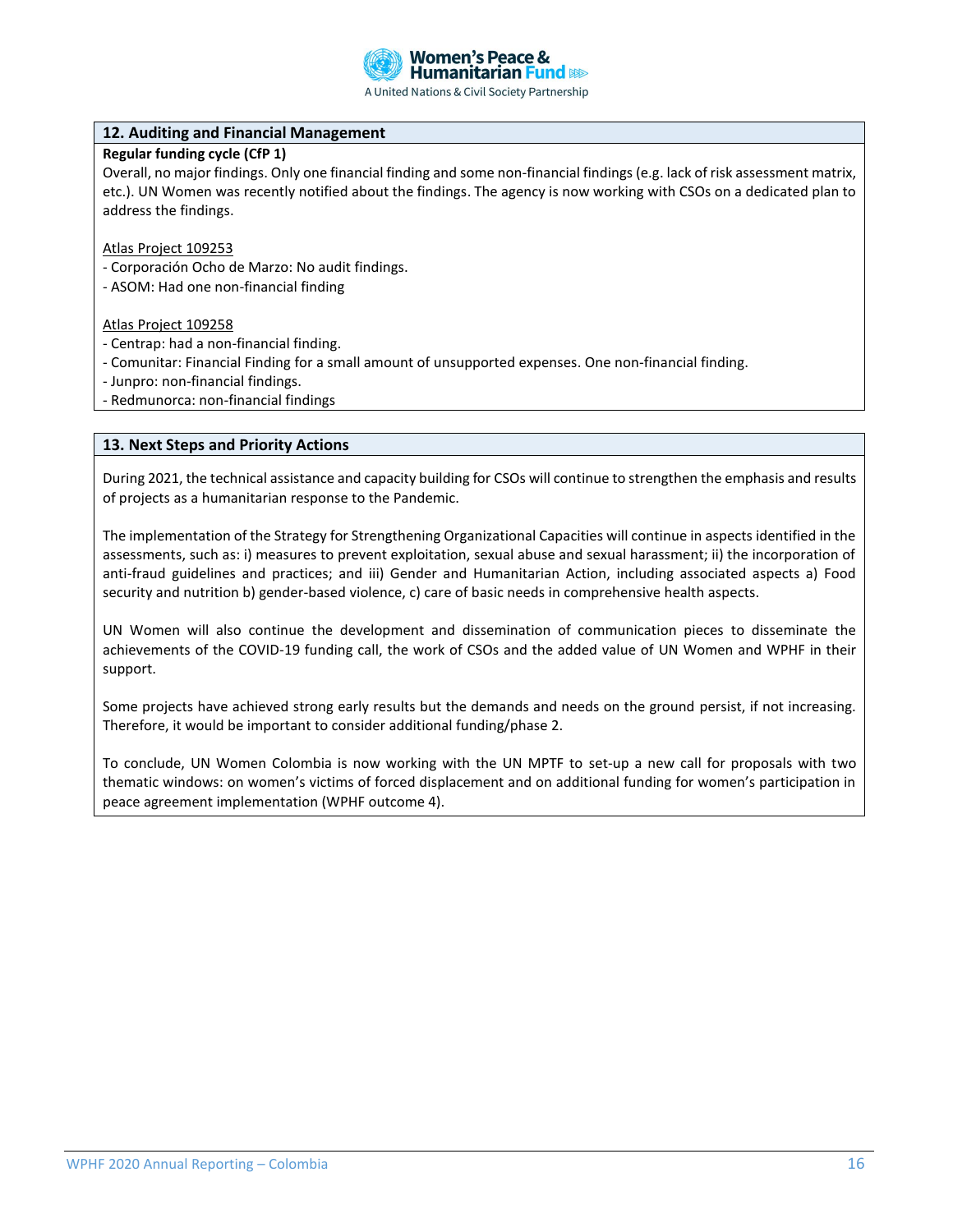

# **ANNEX A: Results Framework**

| <b>Expected Results</b>                       | <b>Indicators</b>                                                                                                            | <b>Baseline</b> | <b>Planned Target (when</b><br>applicable) | <b>Results/Progress</b><br>(Against Each<br>Indicator) | <b>Reason for Variance</b><br>against planned<br>target (if any) | Source of<br><b>Verification</b> |
|-----------------------------------------------|------------------------------------------------------------------------------------------------------------------------------|-----------------|--------------------------------------------|--------------------------------------------------------|------------------------------------------------------------------|----------------------------------|
| <b>Summary of Colombia COVID-19 ERW Reach</b> |                                                                                                                              |                 |                                            |                                                        |                                                                  |                                  |
|                                               | Number of people directly benefiting from the<br>response (disaggregated by sex, age group, or other<br>variables)           | 0               | 3,040 (80% women and<br>girls)             | 1,674 (1,275 women, 165<br>girls, 92 men, 142 boys)    |                                                                  |                                  |
| Summary of Colombia COVID-<br>19 ERW Reach    | Number of people indirectly benefiting from the<br>response (disaggregated by sex, age group, or other<br>variables)         | 0               | 11,000                                     | 6,696                                                  |                                                                  | IPs project reports              |
|                                               | Number of local women's organizations (CSOs)<br>supported/provided capacity building to effectively<br>respond to the crisis | 0               | 71 local CSOs                              | 48 local CSOs                                          |                                                                  |                                  |

| <b>Expected Results</b>                                                                                                                                                                                    | <b>Indicators</b>                                                                                                                                                                                                | <b>Baseline</b> | <b>Planned Target</b><br>(when applicable) | <b>Results/Progress (Against Each</b><br>Indicator)                                                                                         | <b>Reason for</b><br>Variance against<br>planned target (if<br>any) | <b>Source of Verification</b>                                                                                                         |
|------------------------------------------------------------------------------------------------------------------------------------------------------------------------------------------------------------|------------------------------------------------------------------------------------------------------------------------------------------------------------------------------------------------------------------|-----------------|--------------------------------------------|---------------------------------------------------------------------------------------------------------------------------------------------|---------------------------------------------------------------------|---------------------------------------------------------------------------------------------------------------------------------------|
| <b>Aldeas Infantiles Colombia</b>                                                                                                                                                                          |                                                                                                                                                                                                                  |                 |                                            |                                                                                                                                             |                                                                     |                                                                                                                                       |
| WPHF Impact Area 3<br>Enhanced inclusive and gender<br>responsive humanitarian/crisis<br>planning, frameworks, and<br>programming                                                                          | % of participants (disaggregated by sex,<br>age) who report that care is delivered in<br>a safe, accessible, accountable and<br>participatory manner and contributes to<br>the reduction of their vulnerability. | 0               | 80%                                        | No progress to date                                                                                                                         | To be reported in next<br>reporting cycle                           | Baseline and endline survey                                                                                                           |
|                                                                                                                                                                                                            | X% of participants who strengthen their<br>protection and prevention capacities in<br>relation to gender-based violence and<br>violence against women                                                            | 0               | 80%                                        | No progress to date                                                                                                                         | To be reported in next<br>reporting cycle                           | Baseline and endline survey                                                                                                           |
| Outcome 1<br>Se contribuye a la seguridad y<br>la salud física y mental de<br>mujeres y niñas de                                                                                                           | Percentage of women who manage to<br>meet their basic food needs during the<br>COVID-19 emergency.                                                                                                               | 0               | 100%                                       | 30% of the women targeted by the<br>project have already received 2 of<br>the 3 planned grants. (250 women<br>in Quibdó and 50 in Istmina). |                                                                     | Market delivery records<br>Final Report                                                                                               |
| comunidades vulnerables del<br>Chocó afectadas por el conflict<br>armado colombiano en el<br>contexto de la crisis sanitaria<br>de la COVID-19 y se satisfacen<br>sus necesidades alimentarias<br>básicas. | Number of specific actions for the<br>protection of women and girls and<br>prevention of GBV implemented in each<br>prioritized community.                                                                       | 0               | 4 actions                                  | 1 social mobilization action carried<br>out in each community, within the<br>framework of November 25th.                                    |                                                                     | Photographic record,<br>meeting minutes,<br>databases, agreements with<br>partners, etc.<br>attendance lists<br>Entry and exit survey |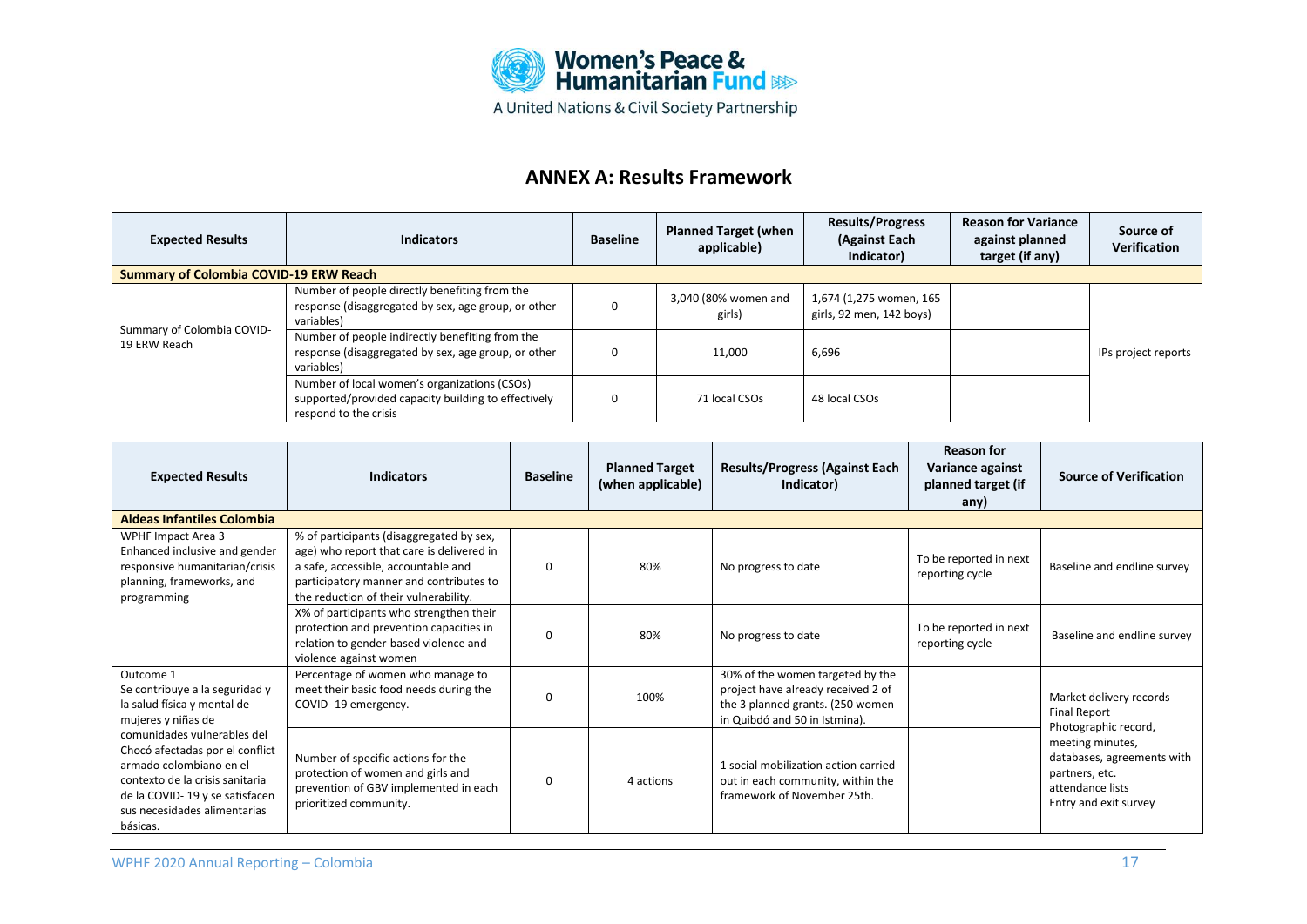| <b>Women's Peace &amp;<br/>Humanitarian Fund &amp; Res</b> |  |  |  |  |  |  |
|------------------------------------------------------------|--|--|--|--|--|--|
|                                                            |  |  |  |  |  |  |

| <b>Expected Results</b>                                                                                                                           | <b>Indicators</b>                                                                                                                               | <b>Baseline</b> | <b>Planned Target</b><br>(when applicable) | <b>Results/Progress (Against Each</b><br>Indicator)                                                                                                                 | <b>Reason for</b><br>Variance against<br>planned target (if<br>any) | <b>Source of Verification</b>                                                                                   |
|---------------------------------------------------------------------------------------------------------------------------------------------------|-------------------------------------------------------------------------------------------------------------------------------------------------|-----------------|--------------------------------------------|---------------------------------------------------------------------------------------------------------------------------------------------------------------------|---------------------------------------------------------------------|-----------------------------------------------------------------------------------------------------------------|
| Output 1<br>Se satisfacen las necesidades<br>básicas alimentarias de                                                                              | Number of female-headed households<br>provided with food or other goods to<br>meet their basic needs.                                           | 0               | 1000 households                            | 300 households out of the 100<br>planned, have already received 2<br>markets out of the 3 planned.                                                                  |                                                                     | Market delivery record<br>Photographic record of<br>deliveries.                                                 |
| mujeres y familias vulnerables<br>de las comunidades<br>priorizadas en el contexto de la<br>emergencia por la crisis<br>sanitaria de la COVID-19. | Number of women with new COVID-19<br>prevention knowledge                                                                                       | $\Omega$        | 1000 women                                 | 689 women have strengthened<br>their knowledge of hygiene and<br>self-care practices.                                                                               |                                                                     | Record of dissemination info<br>Dissemination tools,<br>Audiovisual pills (design and<br>distribution)          |
| Output 2<br>Mujeres, niñas son protegidas<br>y acompañadas en relación<br>con la violencia basada en                                              | Number of community members who<br>strengthen their prevention capacities.                                                                      | $\mathbf 0$     | 1500 members                               | 1,025 community members begin<br>capacity building for GBV<br>prevention and gender equity<br>promotion.                                                            |                                                                     | Telephone follow-up record.<br>Pieces of communication<br>and pedagogical activities<br>(brochures).            |
| género en el contexto de la<br>COVID 19.                                                                                                          | Number of awareness campaigns<br>organized to raise awareness and<br>knowledge of GBV prevention strategies<br>in the context of COVID-19.      | $\mathbf 0$     | 1 campaign                                 | The conceptual and graphic<br>definition of the campaign is under<br>construction. Some of its products<br>have been developed for the social<br>mobilization days. |                                                                     | Technical report on the<br>progress achieved in each of<br>the accompaniment<br>activities.                     |
|                                                                                                                                                   | Number of women and girls' victims of<br>GBV who are accompanied in the<br>process of reporting and accessing care<br>routes.                   | $\Omega$        |                                            | No cases have been identified that<br>require support in the reporting or<br>activation process.                                                                    |                                                                     |                                                                                                                 |
| Output 3<br>Fortalecidas las capacidades de<br>respuesta institucional en                                                                         | Number of local women's organizations<br>(CSOs) supported or strengthened in<br>their capacities to respond effectively to<br>the crisis        | $\mathbf 0$     | 8 organizations                            | With 5 organizations, progress is<br>being made in the process of<br>articulation and coordination to<br>define a proposal for institutional<br>strengthening.      |                                                                     | Institutional plans for<br>adaptation and<br>reconfiguration of care<br>routes.                                 |
| relación con la VBG en las<br>comunidades priorizadas de<br>Chocó en el contexto de la<br>crisis sanitaria de la COVID-19.                        | Number of local institutions<br>strengthened in relation to GBV and<br>COVID19 health crisis.                                                   | $\mathbf 0$     | 5 institutions                             | An institutional strengthening<br>proposal is being developed with 7<br>local institutions.                                                                         |                                                                     | Registration and minutes of<br>meetings for the<br>strengthening of local<br>organizations and<br>institutions. |
| <b>Corporación Hombres en Marcha</b>                                                                                                              |                                                                                                                                                 |                 |                                            |                                                                                                                                                                     |                                                                     |                                                                                                                 |
| <b>WPHF Impact Area 3</b><br>Enhanced inclusive and gender<br>responsive humanitarian/crisis<br>planning, frameworks, and                         | Number of women and men directly<br>benefiting from the economic<br>empowerment actions and<br>humanitarian services deployed by the<br>project | $\Omega$        | 140 women and<br>men                       | No progress to date                                                                                                                                                 | To be reported in next<br>reporting cycle                           | Beneficiaries collection<br>template (UNW)<br>Assistance List<br>Photographic record                            |
| programming                                                                                                                                       | Number of women and men indirectly<br>benefiting from economic                                                                                  | $\mathbf 0$     | 420 women and<br>men                       | No progress to date                                                                                                                                                 | To be reported in next<br>reporting cycle                           |                                                                                                                 |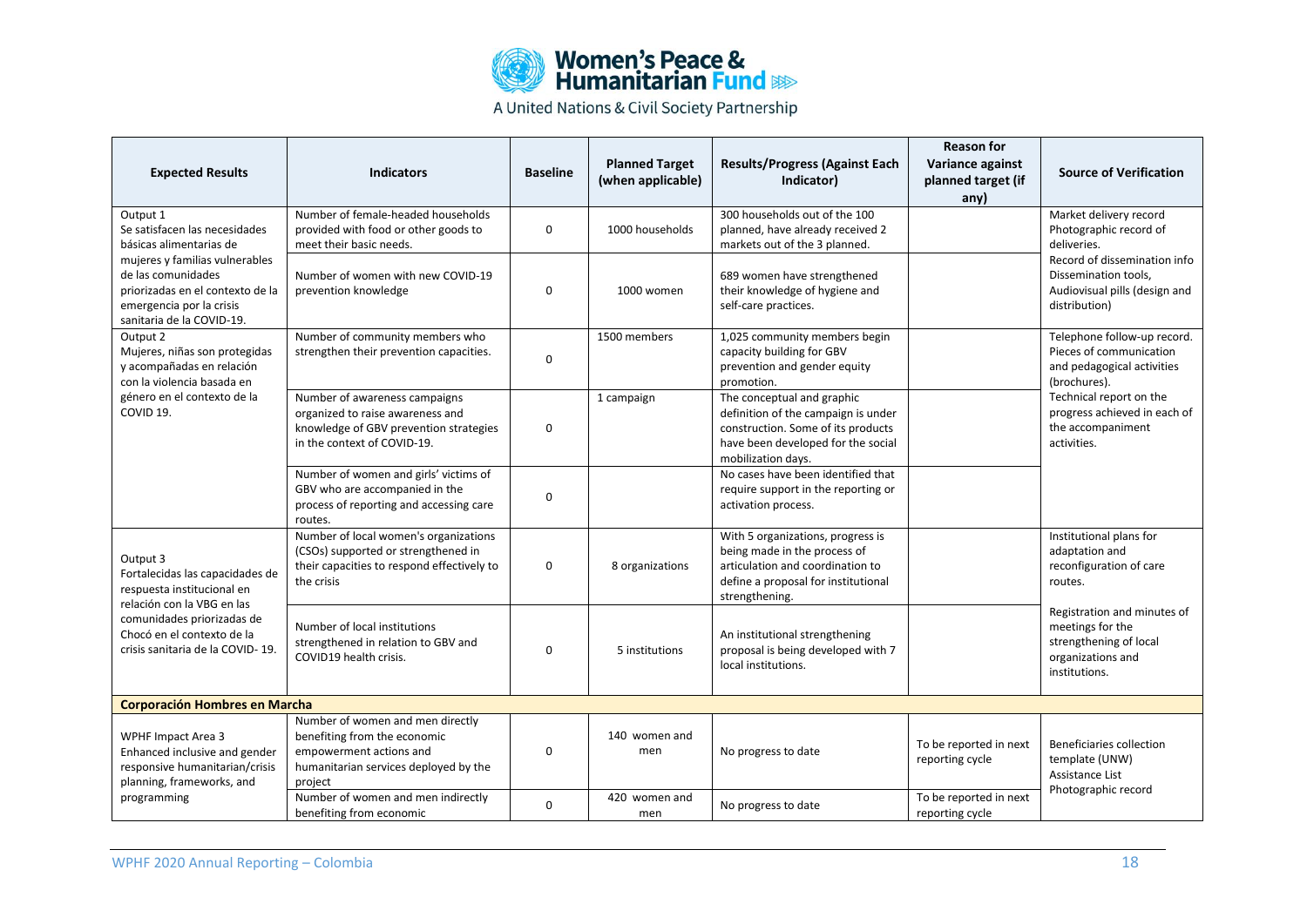

| <b>Expected Results</b>                                                                                                                                                                                                                                                                                      | <b>Indicators</b>                                                                                                                                                         | <b>Baseline</b> | <b>Planned Target</b><br>(when applicable) | <b>Results/Progress (Against Each</b><br>Indicator)                                                                                                                                                                                      | <b>Reason for</b><br>Variance against<br>planned target (if<br>any) | <b>Source of Verification</b>                                                                                                |
|--------------------------------------------------------------------------------------------------------------------------------------------------------------------------------------------------------------------------------------------------------------------------------------------------------------|---------------------------------------------------------------------------------------------------------------------------------------------------------------------------|-----------------|--------------------------------------------|------------------------------------------------------------------------------------------------------------------------------------------------------------------------------------------------------------------------------------------|---------------------------------------------------------------------|------------------------------------------------------------------------------------------------------------------------------|
|                                                                                                                                                                                                                                                                                                              | empowerment and humanitarian<br>services provided by the project.                                                                                                         |                 |                                            |                                                                                                                                                                                                                                          |                                                                     |                                                                                                                              |
|                                                                                                                                                                                                                                                                                                              | Number of local women's organizations<br>(CSOs) supported or strengthened in<br>their capacities to effectively respond to<br>the COVID crisis 19                         | 0               | 3 organizations                            | No progress to date                                                                                                                                                                                                                      | To be reported in next<br>reporting cycle                           |                                                                                                                              |
| Outcome 1<br>Mejorada la respuesta social<br>comunitaria de hombres y<br>mujeres del departamento de<br>Nariño, con relación a la                                                                                                                                                                            | Percentage of women and men<br>participants who positively express the<br>support provided in the promotion and<br>management of actions to respond to<br>COVID crisis 19 | 0               | 70% of women                               | For the reporting period, this<br>indicator shows no progress.<br>Planned for the following quarter                                                                                                                                      |                                                                     | Perception survey                                                                                                            |
| prevención de violencias<br>contra las mujeres, la<br>vinculación de hombres en las<br>actividades de cuidado no                                                                                                                                                                                             | Number of households that guarantee<br>their food security as a result of the<br>support provided by the project.                                                         | 0               | 140 households                             | Progress was made in targeting the<br>households to be benefited, as well<br>as in identifying the most affected<br>needs.                                                                                                               |                                                                     | Report of results and<br>consolidation of information                                                                        |
| remuneradas y el incremento<br>de activos de respuesta<br>humanitaria ante la crisis<br>generada por el COVID_19.                                                                                                                                                                                            | Percentage of women who are aware of<br>gender-based violence in their daily and<br>family environments and implement<br>actions to eliminate it.                         |                 | 70% of women                               | For the reporting period, this<br>indicator shows no progress.<br>Planned for the following quarter                                                                                                                                      |                                                                     |                                                                                                                              |
| Output 1<br>Entregadas de manera<br>oportuna y de calidad, Kits de<br>Asistencia Humanitaria a<br>hogares en las zonas<br>focalizadas del departamento<br>de Nariño para satisfacer sus<br>necesidades básicas.                                                                                              | Number of households provided with<br>food or other goods to meet their basic<br>needs.                                                                                   | $\Omega$        | 140 households                             | Progress was made in the targeting<br>of households to be benefited, as<br>well as in the identification of<br>humanitarian needs within the<br>framework of the pandemic.                                                               |                                                                     | Analysis document<br>Minutes of delivery of<br>humanitarian care kits and<br>photographic record.                            |
| Output 2<br>Instaladas capacidades<br>individuales, familiares y<br>comunitarias para la<br>prevención de violencias<br>contra las mujeres en el<br>ámbito doméstico y el<br>involucramiento de los<br>hombres en actividades de<br>cuidado no remunerado frente<br>a la crisis generada por el<br>COVID_19. | Percentage of women and men with new<br>knowledge on prevention of violence<br>against women and men's involvement in<br>unpaid care activities.                          | $\mathbf 0$     | 70% of women                               | Progress was made in the<br>application of a pre-test that made<br>it possible to identify the initial<br>capabilities of the beneficiary<br>population. This will allow us to<br>have a baseline with respect to the<br>committed goal. |                                                                     | Input<br>and<br>output<br>instruments<br>Document of analysis and<br>of<br>interpretation<br>data<br>collection instruments. |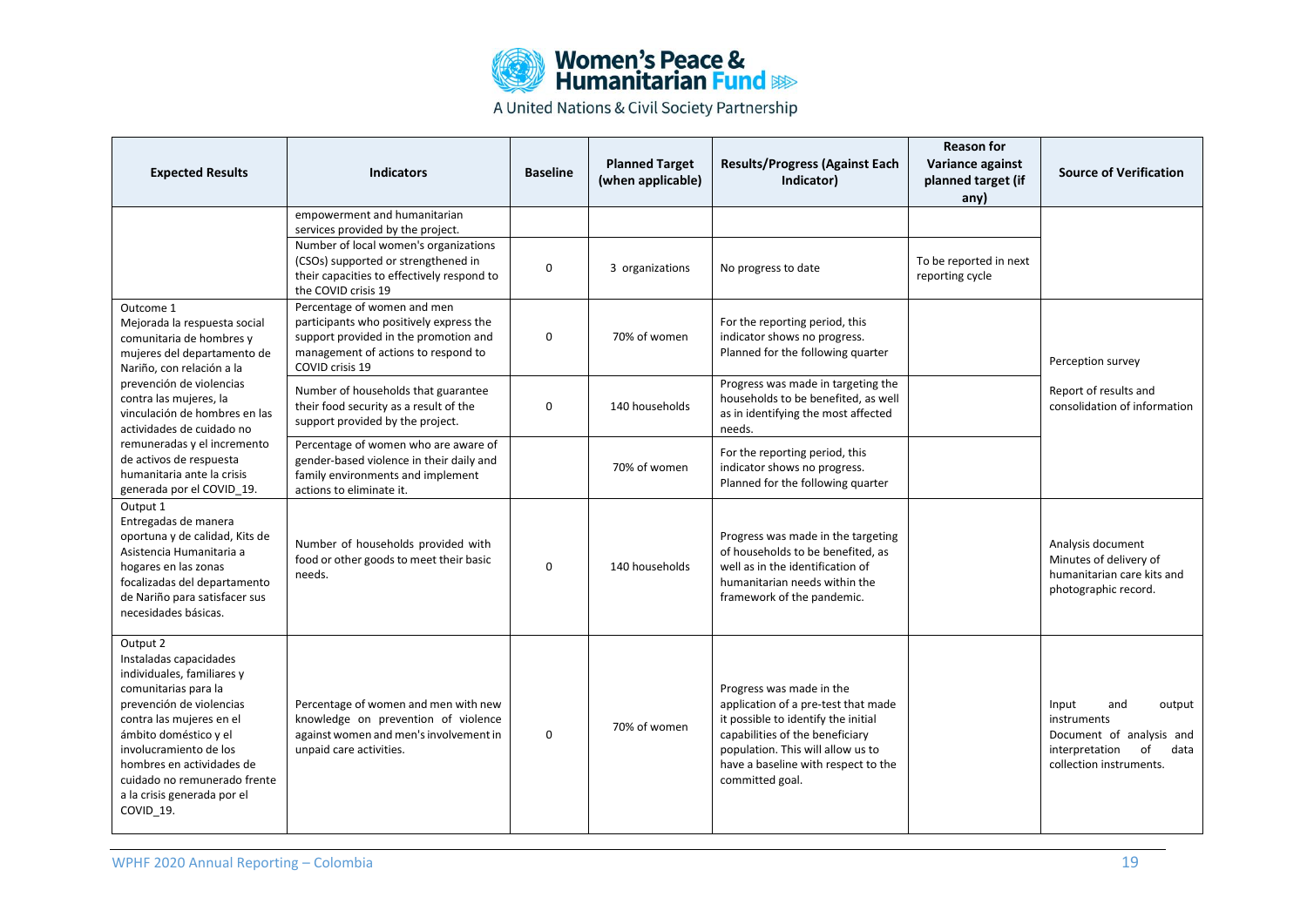

| <b>Expected Results</b>                                                                                                                                                                                                                                                                                                           | <b>Indicators</b>                                                                                                                                                                                                           | <b>Baseline</b> | <b>Planned Target</b><br>(when applicable) | <b>Results/Progress (Against Each</b><br>Indicator)                                                                                                                                           | <b>Reason for</b><br>Variance against<br>planned target (if<br>any) | <b>Source of Verification</b>                                                                                                           |  |
|-----------------------------------------------------------------------------------------------------------------------------------------------------------------------------------------------------------------------------------------------------------------------------------------------------------------------------------|-----------------------------------------------------------------------------------------------------------------------------------------------------------------------------------------------------------------------------|-----------------|--------------------------------------------|-----------------------------------------------------------------------------------------------------------------------------------------------------------------------------------------------|---------------------------------------------------------------------|-----------------------------------------------------------------------------------------------------------------------------------------|--|
| Output 3<br>Impulsadas y acompañadas<br>estrategias edu comunicativas<br>de respuesta comunitaria para<br>la prevención de violencias<br>contra las mujeres en el<br>ámbito doméstico y la<br>vinculación de los hombres en<br>actividades de cuidado no<br>remuneradas, en el marco de<br>la crisis generada por el<br>COVID 19. | Number and type of actions coordinated<br>at the community and/or institutional<br>level for the prevention of violence<br>against women in the domestic sphere<br>and the involvement of men in unpaid<br>care activities. | 0               | 3 actions                                  | For the reporting period, this<br>indicator shows no progress.                                                                                                                                | Planned for the<br>following quarter                                | Edu-communicative pieces<br>Edu-communication<br>strategy report<br>Minutes and reports of<br>articulation at the<br>departmental level |  |
| <b>Corporación Vamos Mujer</b>                                                                                                                                                                                                                                                                                                    |                                                                                                                                                                                                                             |                 |                                            |                                                                                                                                                                                               |                                                                     |                                                                                                                                         |  |
| <b>WPHF Impact Area 3</b><br>Enhanced inclusive and gender<br>responsive humanitarian/crisis                                                                                                                                                                                                                                      | Number of women directly benefiting<br>from the economic empowerment<br>actions and humanitarian services<br>deployed by the project.                                                                                       | 0               | 200 women and<br>men                       | No progress to date                                                                                                                                                                           | To be reported in next<br>reporting cycle                           | Beneficiaries collection<br>template (UNW)                                                                                              |  |
| planning, frameworks, and<br>programming                                                                                                                                                                                                                                                                                          | Number of men and women indirectly<br>benefiting from economic<br>empowerment and humanitarian<br>services provided by the project.                                                                                         | 0               | 2000 women and<br>men                      | No progress to date                                                                                                                                                                           | To be reported in next<br>reporting cycle                           | Assistance List<br>Photographic record                                                                                                  |  |
| Outcome 1<br>Fortalecidas las capacidades de<br>mujeres productoras urbanas y<br>rurales de 12 municipios de<br>Antioquia, para liderar                                                                                                                                                                                           | Percentage of women in the department<br>of Antioquia who positively state the<br>support provided in the promotion and<br>management of actions in response to<br>the COVID 19 crisis.                                     | 0               | 90% of women                               | For the reporting period, this<br>indicator shows no progress.                                                                                                                                | Planned for the<br>following quarter                                | Perception survey<br>Report on prevention and                                                                                           |  |
| iniciativas de empoderamiento<br>económico Y mejoramiento de<br>sus condiciones de vida en el<br>marco de la crisis generada por<br>el COVID 19.                                                                                                                                                                                  | Number of women who obtain their<br>own income as a result of the<br>consolidation of their productive<br>enterprise.                                                                                                       | 0               | 480 women                                  | For the reporting period, this<br>indicator shows no progress.                                                                                                                                | Planned for the<br>following quarter                                | protection measures and/or<br>actions taken by women.                                                                                   |  |
| Output 1<br>Recuperadas las unidades<br>económicas de mujeres<br>urbanas y rurales del<br>departamento de Antioquia,<br>que se vieron afectadas por el<br>aislamiento obligatorio por el<br>Covid-19.                                                                                                                             | Number of economic empowerment<br>with technical<br>initiatives<br>provided<br>support (administrative management or<br>financial and productive aspects) and<br>financial support (seed capital).                          | 0               | 600 initiatives                            | Progress was made in the<br>application of a diagnostic<br>instrument to establish the<br>productive and economic situation<br>of women (economic<br>units/products/production<br>processes). |                                                                     | Diagnostic<br>and<br>characterization<br>document<br>Working capital delivery<br>minutes,<br>Photographic evidence.                     |  |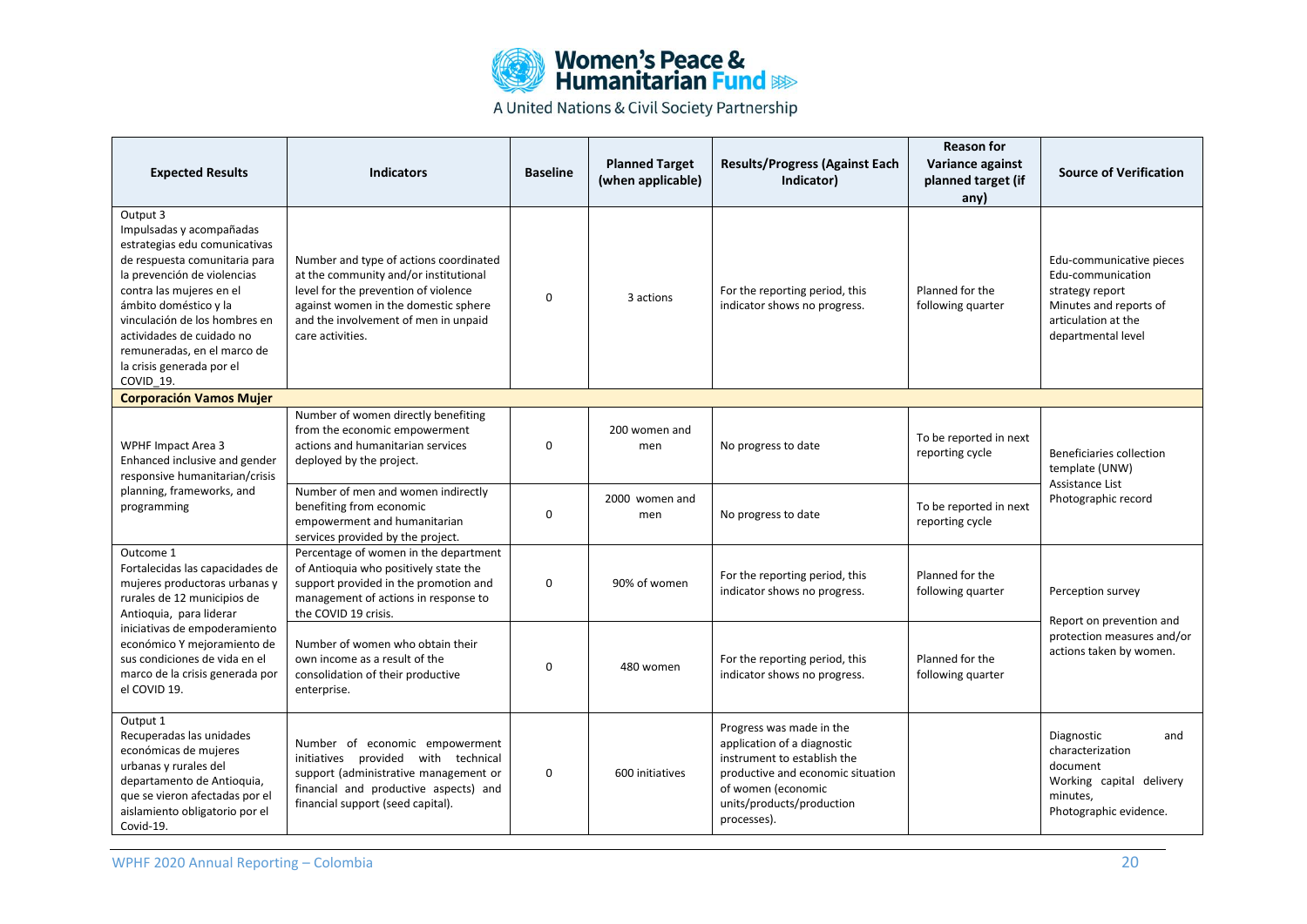

| <b>Expected Results</b>                                                                                                                                                                                                       | <b>Indicators</b>                                                                                                                                                                                        | <b>Baseline</b>                                                | <b>Planned Target</b><br>(when applicable) | <b>Results/Progress (Against Each</b><br>Indicator)                                                                          | <b>Reason for</b><br>Variance against<br>planned target (if<br>any) | <b>Source of Verification</b>                                                                                          |
|-------------------------------------------------------------------------------------------------------------------------------------------------------------------------------------------------------------------------------|----------------------------------------------------------------------------------------------------------------------------------------------------------------------------------------------------------|----------------------------------------------------------------|--------------------------------------------|------------------------------------------------------------------------------------------------------------------------------|---------------------------------------------------------------------|------------------------------------------------------------------------------------------------------------------------|
|                                                                                                                                                                                                                               |                                                                                                                                                                                                          |                                                                |                                            |                                                                                                                              |                                                                     |                                                                                                                        |
| Output 2<br>Instaladas capacidades en las<br>mujeres del departamento de<br>Antioquia, para impulsar<br>procesos de Economía<br>Solidaria, finanzas personales<br>para la gestión y desarrollo de<br>sus unidades económicas. | Number of women with new skills in<br>solidarity economy, personal finance and<br>management, for the development of<br>their economic units affected by COVID<br>19 isolation and confinement measures. | 0                                                              | 600 women                                  | 600 women begin capacity building<br>on productive issues from a gender<br>equality perspective.                             |                                                                     | Instrument Pre-test and<br>post-test<br>Attendance record<br>Methodological design<br>document of training<br>sessions |
| Output 3<br>Promovidas relaciones con<br>equidad de género en el<br>trabajo productivo y el trabajo                                                                                                                           | Number of women who incorporate<br>gender equity relations into their<br>productive and care work actions and<br>routines.                                                                               | $\Omega$                                                       | 510 women                                  | Methodological transfer process<br>begins for 10 Promotoras who<br>will accompany the women<br>participating in the program. |                                                                     | Attendance and meeting<br>reports<br>Field<br>logs<br>describing<br>accompaniment                                      |
| del cuidado, por parte de las<br>mujeres productoras urbanas y<br>rurales en sus círculos<br>cotidianos                                                                                                                       | of<br>Numbe<br>communication<br>and<br>awareness-raising activities organized<br>5 communication<br>0<br>by women on gender equality in<br>pieces<br>productive and care work.                           | For the reporting period, this<br>indicator shows no progress. | Planned for the<br>following quarter       | Document<br>containing<br>communication strategy<br>Communication<br>pieces                                                  |                                                                     |                                                                                                                        |
| <b>Corporación Yo Puedo</b>                                                                                                                                                                                                   |                                                                                                                                                                                                          |                                                                |                                            |                                                                                                                              |                                                                     |                                                                                                                        |
|                                                                                                                                                                                                                               | Number of women directly benefiting<br>from economic empowerment actions<br>and humanitarian services deployed<br>by the project                                                                         | 0                                                              | 200 women                                  | No progress to date                                                                                                          | To be reported in next<br>reporting cycle                           |                                                                                                                        |
| <b>WPHF Impact Area 3</b><br>Enhanced inclusive and gender<br>responsive humanitarian/crisis<br>planning, frameworks, and                                                                                                     | Number of women indirectly benefiting<br>from economic empowerment actions<br>and humanitarian services deployed by<br>the project.                                                                      | 0                                                              | 1056 women                                 | No progress to date                                                                                                          | To be reported in next<br>reporting cycle                           | Analysis report on<br>prevention and protection<br>measures and/or actions<br>taken by women.                          |
| programming                                                                                                                                                                                                                   | Number of local women's<br>organizations (CSOs) supported or<br>strengthened in their capacities to<br>effectively respond to the COVID crisis<br>19                                                     | 0                                                              | 26 organizations                           | No progress to date                                                                                                          | To be reported in next<br>reporting cycle                           |                                                                                                                        |
| Outcome 1<br>Fortalecidas las capacidades<br>de<br>mujeres<br>$\mathsf{V}$<br>sus<br>en<br>el<br>organizaciones<br>departamento<br>del Meta,<br>para liderar acciones e                                                       | Percentage of women in the department<br>of Meta who positively recognize the<br>support provided in the promotion and<br>management of actions in response to<br>the COVID 19 crisis.                   | 0                                                              | 70% of women                               | For the reporting period, this<br>indicator shows no progress.                                                               | Scheduled for the<br>following quarter.                             | Analysis report on<br>prevention and protection<br>measures and/or actions                                             |
| de<br>iniciativas<br>empoderamiento económico<br>servicios<br>acceso<br>a<br><b>V</b>                                                                                                                                         | Number of women who obtain their<br>own income and/or guarantee their<br>food security as a result of the                                                                                                | $\Omega$                                                       | 200 women                                  | For the reporting period, this<br>indicator shows no progress.                                                               | Planned for the<br>following quarter                                | carried out by women                                                                                                   |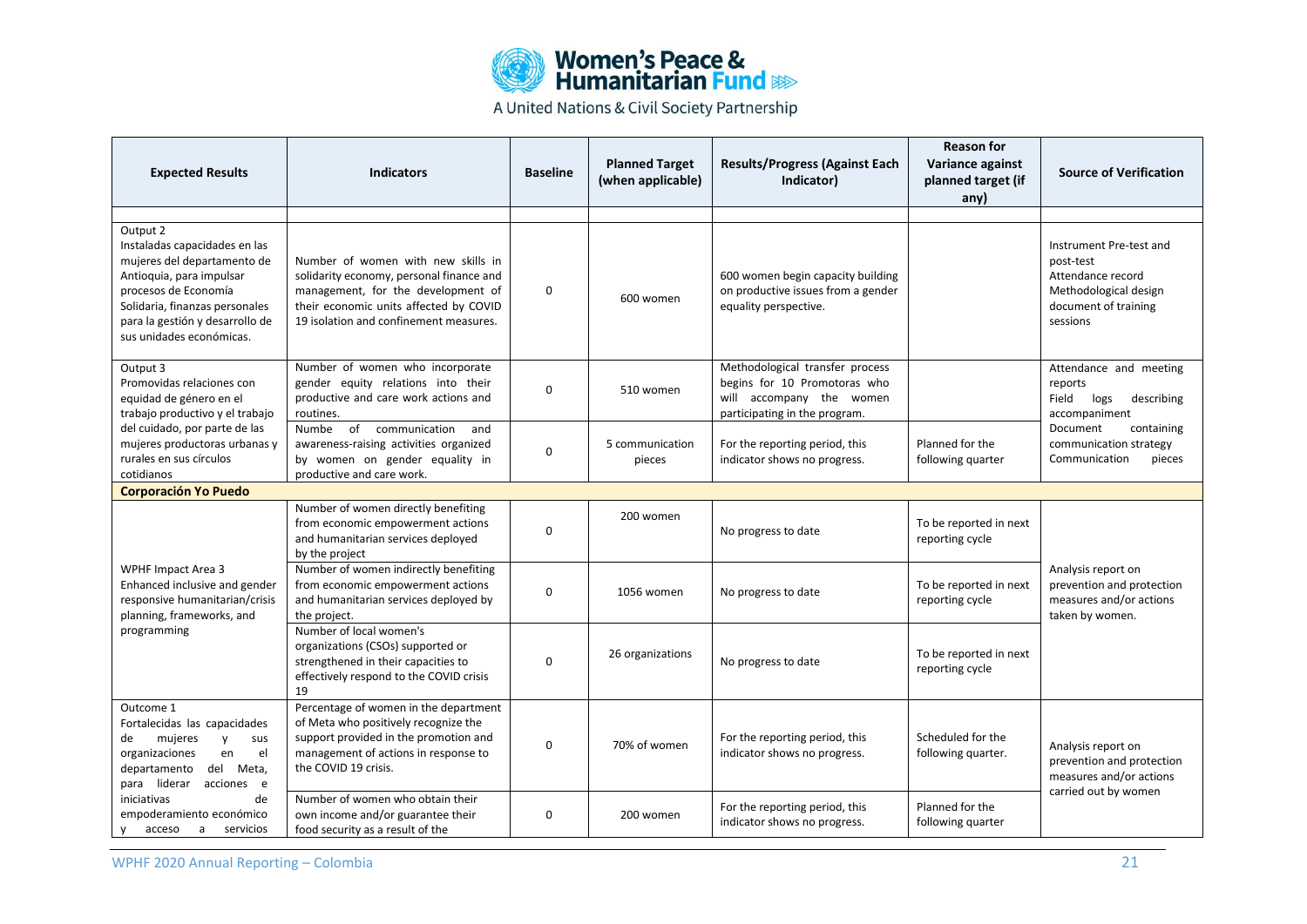

| <b>Expected Results</b>                                                                                                                                                                                                          | <b>Indicators</b>                                                                                                                                           | <b>Baseline</b> | <b>Planned Target</b><br>(when applicable) | <b>Results/Progress (Against Each</b><br>Indicator)                                                                                                                                                                    | <b>Reason for</b><br>Variance against<br>planned target (if<br>any) | <b>Source of Verification</b>                                                                                                                                                  |
|----------------------------------------------------------------------------------------------------------------------------------------------------------------------------------------------------------------------------------|-------------------------------------------------------------------------------------------------------------------------------------------------------------|-----------------|--------------------------------------------|------------------------------------------------------------------------------------------------------------------------------------------------------------------------------------------------------------------------|---------------------------------------------------------------------|--------------------------------------------------------------------------------------------------------------------------------------------------------------------------------|
| humanitarios frente a la crisis<br>del COVID 19, desde un                                                                                                                                                                        | consolidation of their productive<br>initiatives.                                                                                                           |                 |                                            |                                                                                                                                                                                                                        |                                                                     |                                                                                                                                                                                |
| enfoque de igualdad de<br>género.                                                                                                                                                                                                | Percentage of women who recognize<br>gender-based violence in their daily and<br>family environments and implement<br>actions to eliminate it.              | 0               | 70% of women                               | For the reporting period, this<br>indicator shows no progress.<br>Planned for the following quarter                                                                                                                    | Planned for the<br>following quarter                                |                                                                                                                                                                                |
| Output 1<br>Entregadas<br>de<br>manera<br>de calidad,<br>oportuna y<br>ayudas en alimentación /u<br>otros bienes y servicios a<br>mujeres en el departamento<br>del Meta para satisfacer sus<br>necesidades básicas.             | Number of female (or female-headed)<br>households provided with food or<br>other goods and services to meet basic<br>needs                                  | 0               | 200 women                                  | Progress was made in the process<br>of diagnosing and characterizing<br>humanitarian aid, political<br>advocacy, and psychosocial and<br>community accompaniment.                                                      |                                                                     | Database<br>Analysis document<br>Delivery minutes<br>Memory of the event<br>Communicative pieces                                                                               |
| Output 2<br>Impulsadas y asesoradas,<br>iniciativas<br>de<br>empoderamiento económico<br>mujeres<br>para<br>y<br>sus<br>organizaciones<br>el<br>en<br>Departamento del Meta.                                                     | Number of economic empowerment<br>initiatives provided with technical and<br>financial support.                                                             | 0               | 18 Initiatives                             | For the reporting period, this<br>indicator shows no progress.                                                                                                                                                         | Planned for the<br>following quarter                                | Formalization<br>and<br>promotion of initiatives<br>plans<br><b>Business</b><br>and<br>sustainability<br>Photographic record<br>Agreements signed between<br>the organizations |
| Output 3<br>Instaladas capacidades en las<br>organizaciones de mujeres<br>del departamento del Meta,<br>participación<br>su<br>para<br>incidencia<br>efectiva,<br>e<br>interlocución en la respuesta<br>ante el riesgo COVID 19. | Number of women's organizations<br>participating in decision making for<br>humanitarian crisis response from a<br>women's economic empowerment<br>approach. | 0               | 8 women's<br>organizations                 | 26 local CSOs of the EICOS<br>Women's platform have<br>established mechanisms for<br>articulation with territorial entities<br>to contribute to the strengthening<br>of local capacities for humanitarian<br>response. |                                                                     | Meeting memories<br>Meeting minutes<br>Attendance lists and<br>photographs<br>Development plan analysis<br>document<br>11 infographics<br>Satisfaction records                 |
| Output 4<br>Implementadas estrategias de<br>acompañamiento técnico,<br>formativo y psicosocial a las                                                                                                                             | Number of women who incorporate<br>prevention, protection and self-care<br>practices and behaviors into their<br>actions and routines.                      | 0               | 40 women                                   | For the reporting period, this<br>indicator shows no progress.                                                                                                                                                         | Planned for the<br>following quarter                                | Attendance and meeting<br>reports<br>Field visits reports                                                                                                                      |
| mujeres del departamento del<br>Meta, para la prevención de<br>Violencias Basadas en Género<br>y la incorporación de prácticas                                                                                                   | Number of women participating in<br>training processes                                                                                                      | $\mathbf 0$     | 40 women                                   | Progress was made in the<br>preparation of a training proposal<br>that will include topics such as<br>women's rights, participation                                                                                    |                                                                     | Communications<br>action<br>plan                                                                                                                                               |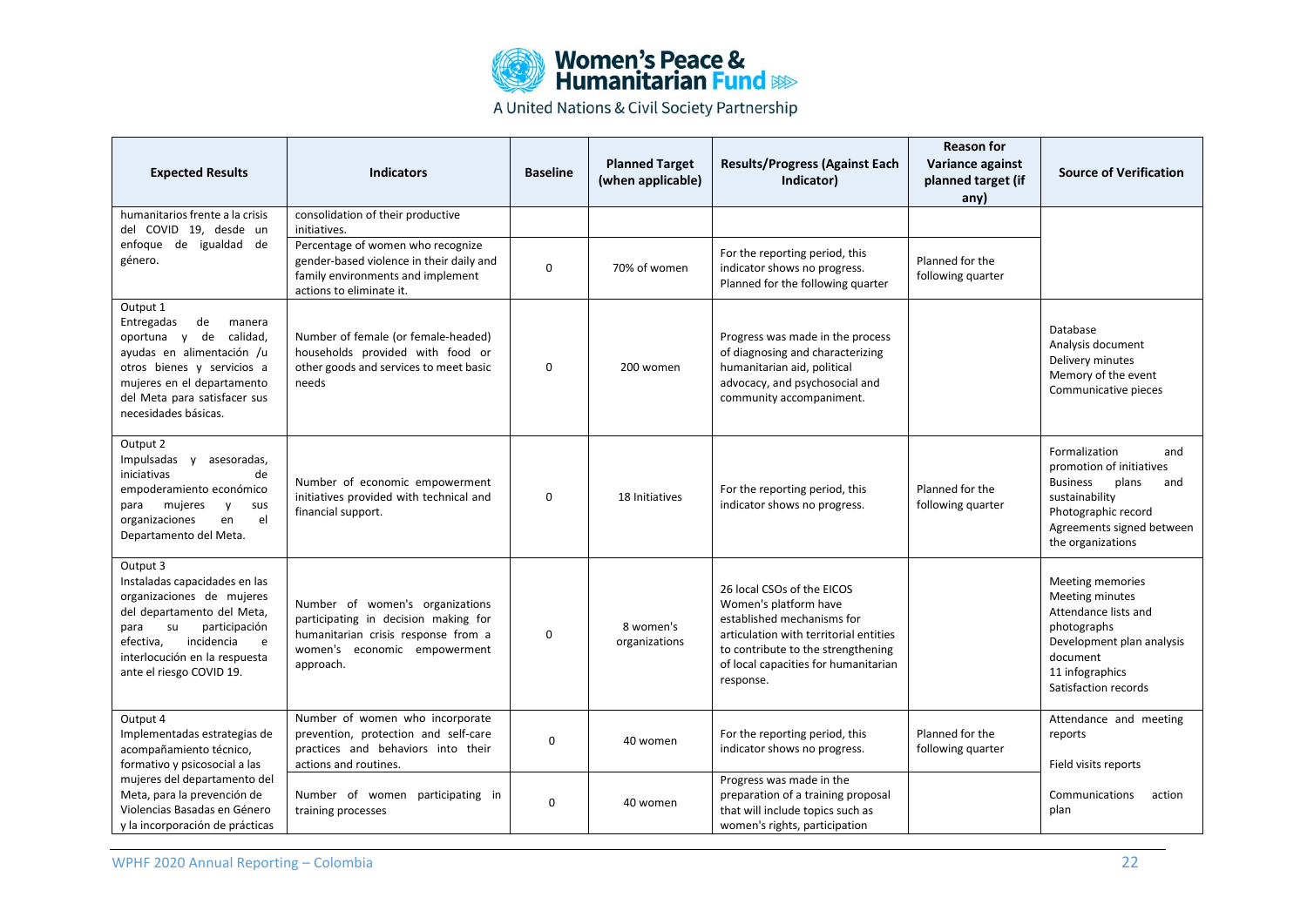

| <b>Expected Results</b>                                                                                                                                                                                                                          | <b>Indicators</b>                                                                                                                                                                                                                                                     | <b>Baseline</b> | <b>Planned Target</b><br>(when applicable) | <b>Results/Progress (Against Each</b><br>Indicator)                                                                     | <b>Reason for</b><br>Variance against<br>planned target (if<br>any) | <b>Source of Verification</b>                                                                                                                                                                                                                                                                  |  |  |  |
|--------------------------------------------------------------------------------------------------------------------------------------------------------------------------------------------------------------------------------------------------|-----------------------------------------------------------------------------------------------------------------------------------------------------------------------------------------------------------------------------------------------------------------------|-----------------|--------------------------------------------|-------------------------------------------------------------------------------------------------------------------------|---------------------------------------------------------------------|------------------------------------------------------------------------------------------------------------------------------------------------------------------------------------------------------------------------------------------------------------------------------------------------|--|--|--|
| de autocuidado en el marco de<br>la crisis del COVID 19                                                                                                                                                                                          |                                                                                                                                                                                                                                                                       |                 |                                            | mechanisms, organizational<br>strengthening, and the positioning<br>of economic initiatives.                            |                                                                     | Communication pieces                                                                                                                                                                                                                                                                           |  |  |  |
| <b>Corporación Chiyangua</b>                                                                                                                                                                                                                     |                                                                                                                                                                                                                                                                       |                 |                                            |                                                                                                                         |                                                                     |                                                                                                                                                                                                                                                                                                |  |  |  |
| WPHF Impact Area 3<br>Enhanced inclusive and gender<br>responsive humanitarian/crisis<br>planning, frameworks, and<br>programming                                                                                                                | Number of women directly benefiting<br>from prevention and economic<br>empowerment actions deployed by<br>the project.                                                                                                                                                | 0               | 700 women                                  | No progress to date                                                                                                     | To be reported in next<br>reporting cycle                           | Beneficiaries collection<br>template (UNW)<br>Assistance List<br>Photographic record<br><b>Business plans</b><br>Survey to rate the level of<br>acceptance of the resources<br>or services acquired.<br>Perception survey<br>Report on prevention and<br>protection measures and/or<br>actions |  |  |  |
|                                                                                                                                                                                                                                                  | Number of women who benefit<br>indirectly from the prevention and<br>empowerment<br>economic<br>actions<br>deployed by the project.                                                                                                                                   | 0               | 2000 women                                 | No progress to date                                                                                                     | To be reported in next<br>reporting cycle                           |                                                                                                                                                                                                                                                                                                |  |  |  |
|                                                                                                                                                                                                                                                  | Number<br>of<br>local<br>women's<br>organizations (CSOs) supported or<br>strengthened in their capacities to<br>effectively respond to the COVID 19<br>crisis.<br>Target:                                                                                             | 0               | 30                                         | No progress to date                                                                                                     | To be reported in next<br>reporting cycle                           |                                                                                                                                                                                                                                                                                                |  |  |  |
| Outcome<br>Fortalecidas las capacidades de<br>mujeres del Pacífico Caucano,<br>como dinamizadoras de<br>acciones de prevención y<br>empoderamiento económico<br>frente a la crisis del COVID 19,<br>desde un enfoque de igualdad<br>de género.   | Percentage of women from the Pacific<br>region of Cauca participating in this<br>project who positively recognize the<br>support provided for the promotion and<br>management of prevention and<br>economic empowerment actions to<br>respond to the COVID 19 crisis. | $\Omega$        | 75% of women                               | For the reporting period, this<br>indicator shows no progress.                                                          | Planned for the<br>following quarter                                |                                                                                                                                                                                                                                                                                                |  |  |  |
|                                                                                                                                                                                                                                                  | Number of targeted municipalities<br>where women have a greater<br>participation in ommunity humanitarian<br>response to the COVID 19 crisis.                                                                                                                         | 0               | 3 municipalities                           | For the reporting period, this<br>indicator shows no progress.                                                          | Planned for the<br>following quarter                                | Alliances and relationships<br>with entities, agencies and<br>other stakeholders                                                                                                                                                                                                               |  |  |  |
| Output 1<br>Instaladas capacidades en<br>mujeres del Pacífico Caucano,<br>para promover medidas de<br>prevención frente al COVID 19,<br>contribuir a la eliminación de<br>Violencias Basadas en Género<br>y adoptar prácticas de<br>autocuidado. | Number of women with new COVID-19<br>prevention knowledge and tools for<br>the elimination of COVID-19.<br>gender-based violence.                                                                                                                                     | $\Omega$        | 700 women                                  | 106 women trained in Covid 19<br>prevention measures, GBV<br>prevention tools, care economy<br>and communication tools. |                                                                     | Input and Output Profiles,<br>Evaluation Instruments,<br>Attendance lists<br>Photographic records<br>Workshop memory<br>document<br><b>Training modules</b>                                                                                                                                    |  |  |  |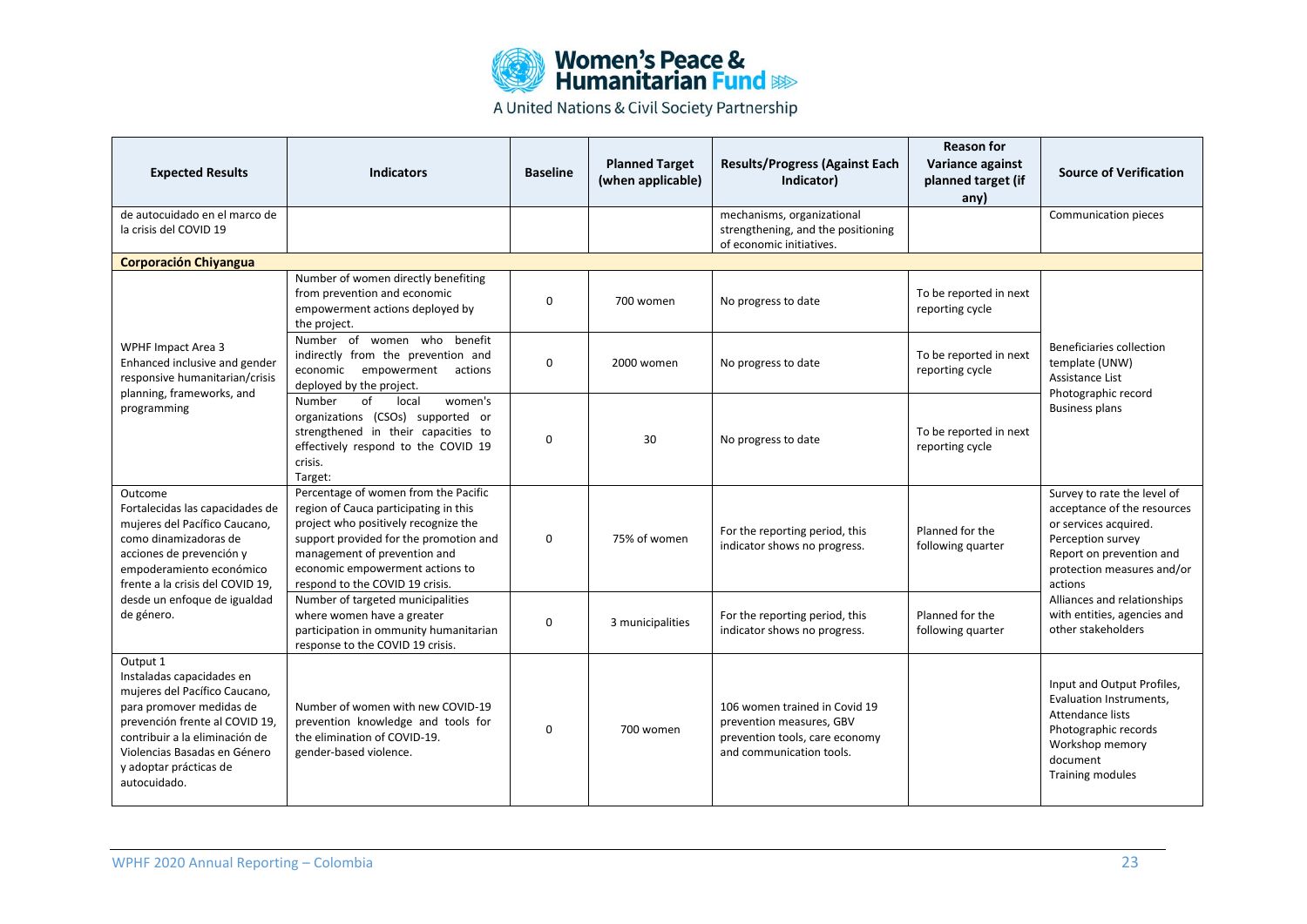| <b>Women's Peace &amp;<br/>Humanitarian Fund &amp; Regist</b> |
|---------------------------------------------------------------|
|                                                               |

| <b>Expected Results</b>                                                                                                                                                                                                                | <b>Indicators</b>                                                                                                                                                                                                                 | <b>Baseline</b> | <b>Planned Target</b><br>(when applicable) | <b>Results/Progress (Against Each</b><br>Indicator)                                                                                                                                                                              | <b>Reason for</b><br>Variance against<br>planned target (if<br>any) | <b>Source of Verification</b>                                                                                                                                                                                                               |
|----------------------------------------------------------------------------------------------------------------------------------------------------------------------------------------------------------------------------------------|-----------------------------------------------------------------------------------------------------------------------------------------------------------------------------------------------------------------------------------|-----------------|--------------------------------------------|----------------------------------------------------------------------------------------------------------------------------------------------------------------------------------------------------------------------------------|---------------------------------------------------------------------|---------------------------------------------------------------------------------------------------------------------------------------------------------------------------------------------------------------------------------------------|
| Output 2<br>Impulsadas y asesoradas,<br>iniciativas de empoderamiento<br>económico para grupos de<br>mujeres del Pacífico Caucano.                                                                                                     | Number of economic empowerment<br>initiatives provided with technical and<br>financial support.                                                                                                                                   | $\Omega$        | 3 economic<br>empowerment<br>initiatives   | 1 economic empowerment<br>initiative established in the<br>municipality of Guapi. It has been<br>provided with knowledge,<br>equipment, inputs and tools.                                                                        |                                                                     | Formation minutes,<br>business plan and protocols<br>with quality standards.                                                                                                                                                                |
| Output 3<br>Constituida Redes<br>Comunitarias para la atención<br>y prevención de Violencias<br>Basadas en Género en el<br>Pacífico Caucano                                                                                            | Number of community networks<br>formed and providing guidance and<br>support to women victims of gender-<br>based violence in the Pacific region of<br>Cauca.                                                                     | 0               | 3 community<br>networks                    | For the reporting period, this<br>indicator shows no progress.<br>Planned for the following quarter<br>All this process will be<br>accompanied by the institutions<br>that make up the care route and<br>the community councils. |                                                                     | Community care network<br>Minutes of approval of<br>recognition of the<br><b>Community Network</b><br>Endorsements by ethnic-<br>territorial authorities<br>Internal regulations of the<br>Community Network for<br>GBV prevention and care |
| Output 4<br>Diseñadas y difundidas piezas<br>comunicativas para<br>sensibilizar y concientizar<br>sobre<br>los riesgos y estrategias de<br>prevención del COVID 19 y<br>contribuir a la eliminación de<br>Violencias Basadas en Género | Number/type of communicative pieces<br>built collectively by women to sensitize<br>and raise awareness about the risks<br>and prevention strategies of COVID 19<br>and contribute to the elimination of<br>Gender-Based Violence. | 0               | 12 communication<br>pieces                 | 2 collectively constructed<br>communication pieces to raise<br>awareness of the risks and<br>prevention strategies of covid19<br>and contribute to the elimination<br>of GBV.                                                    |                                                                     | Photographic records<br>Memorandum document<br>Communication pieces<br>Evidence of the creation of<br><b>Communication Networks in</b><br>each municipality.                                                                                |
| <b>Red de Mujeres Chaparralunas</b>                                                                                                                                                                                                    |                                                                                                                                                                                                                                   |                 |                                            |                                                                                                                                                                                                                                  |                                                                     |                                                                                                                                                                                                                                             |
| <b>WPHF Impact Area 3</b>                                                                                                                                                                                                              | Number of women directly benefiting<br>from prevention, economic<br>empowerment and humanitarian<br>services provided by the project.                                                                                             | 0               | 300 women                                  | No progress to date                                                                                                                                                                                                              | To be reported in next<br>reporting cycle                           |                                                                                                                                                                                                                                             |
| Enhanced inclusive and gender<br>responsive humanitarian/crisis<br>planning, frameworks, and<br>programming                                                                                                                            | Number of women indirectly benefiting<br>from prevention, economic<br>empowerment and humanitarian<br>services actions deployed by the project                                                                                    | 0               | 600 women                                  | No progress to date                                                                                                                                                                                                              | To be reported in next<br>reporting cycle                           | Beneficiaries collection<br>template (UNW)<br>Assistance List<br>Photographic record                                                                                                                                                        |
|                                                                                                                                                                                                                                        | Number of local women's organizations<br>(CSOs) supported or strengthened in<br>their capacities to effectively respond to<br>the COVID 19 crisis                                                                                 | 0               | 10 women's<br>organizations                | No progress to date                                                                                                                                                                                                              | To be reported in next<br>reporting cycle                           |                                                                                                                                                                                                                                             |
| Outcome 1<br>Fortalecidas las capacidades de<br>mujeres y sus organizaciones<br>en el Sur del Tolima, para                                                                                                                             | Percentage of women in southern<br>Tolima who participated in the project<br>who positively expressed their support<br>in the promotion and management of                                                                         | 0               | 70% of women                               | For the reporting period, this<br>indicator shows no progress.                                                                                                                                                                   | Planned for the<br>following quarter                                | Perception survey                                                                                                                                                                                                                           |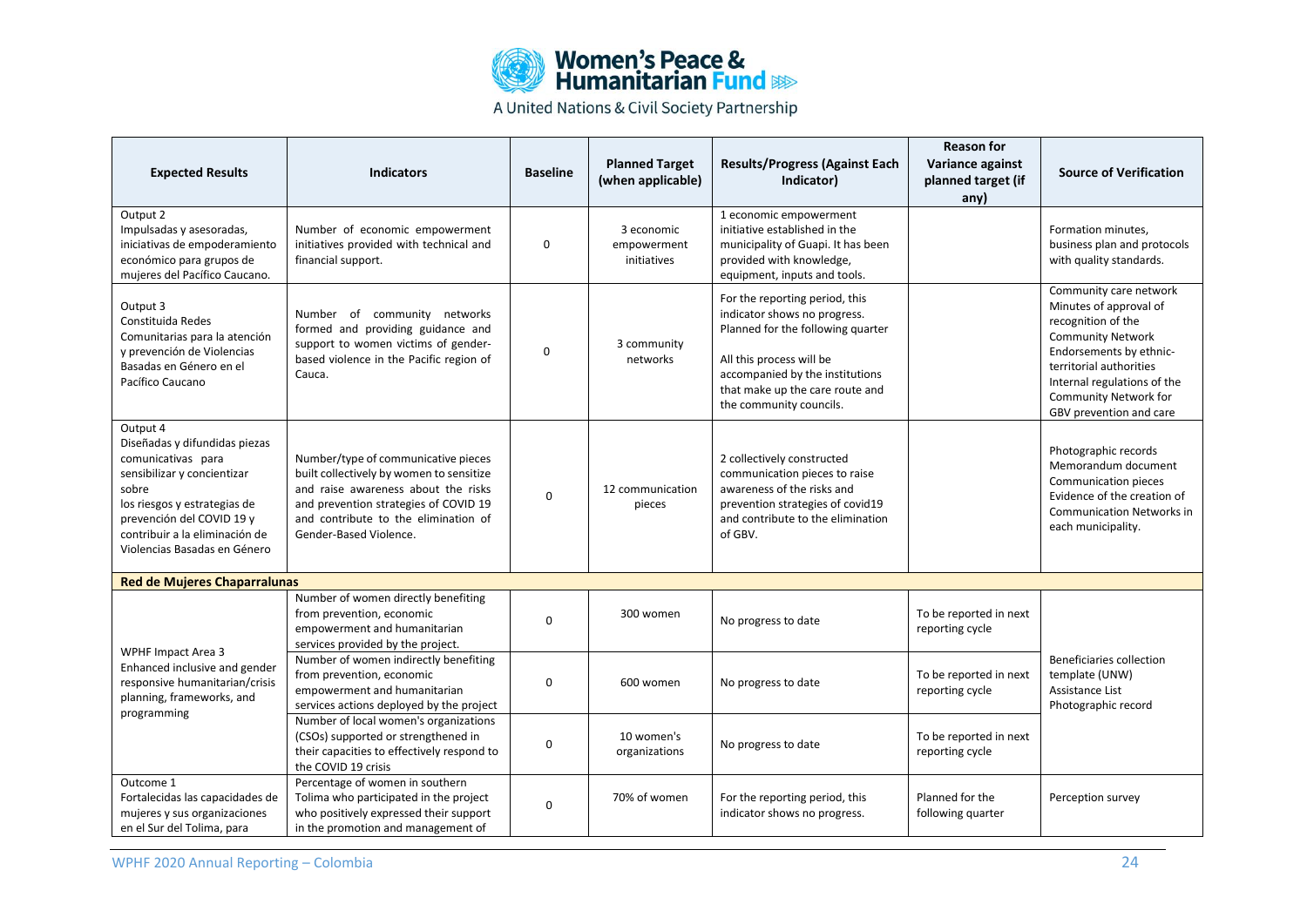

| <b>Expected Results</b>                                                                                                                                                                                                                                         | <b>Indicators</b>                                                                                                                                                                                       | <b>Baseline</b> | <b>Planned Target</b><br>(when applicable) | <b>Results/Progress (Against Each</b><br>Indicator)                                                                                                                                                    | <b>Reason for</b><br>Variance against<br>planned target (if<br>any) | <b>Source of Verification</b>                                                                                                                                                 |
|-----------------------------------------------------------------------------------------------------------------------------------------------------------------------------------------------------------------------------------------------------------------|---------------------------------------------------------------------------------------------------------------------------------------------------------------------------------------------------------|-----------------|--------------------------------------------|--------------------------------------------------------------------------------------------------------------------------------------------------------------------------------------------------------|---------------------------------------------------------------------|-------------------------------------------------------------------------------------------------------------------------------------------------------------------------------|
| liderar acciones e iniciativas de<br>prevención, empoderamiento<br>económico y acceso a servicios                                                                                                                                                               | actions in response to the COVID 19<br>crisis.                                                                                                                                                          |                 |                                            |                                                                                                                                                                                                        |                                                                     | Report on prevention and<br>protection measures and/or<br>actions taken by women.                                                                                             |
| humanitarios frente a la crisis<br>del COVID 19. desde un<br>enfoque de igualdad de<br>género.                                                                                                                                                                  | Number of women who obtain their<br>own income as a result of the<br>consolidation of their productive<br>enterprise.                                                                                   | $\Omega$        | 100 women                                  | Progress was made in the<br>application of a diagnostic and<br>characterization instrument to<br>establish the humanitarian,<br>productive and economic situation<br>of women and their organizations. |                                                                     |                                                                                                                                                                               |
|                                                                                                                                                                                                                                                                 | Percentage of women who recognize<br>gender-based violence in their daily and<br>family environments and implement<br>actions to eliminate it.                                                          | $\Omega$        | 70% of women                               | For the reporting period, this<br>indicator shows no progress.                                                                                                                                         | Planned for the<br>following quarter                                |                                                                                                                                                                               |
| Output 1<br>Entregadas de manera<br>oportuna y de calidad, ayudas<br>en alimentación a mujeres en<br>el Sur del Tolima para<br>satisfacer sus necesidades<br>básicas                                                                                            | Number of female (or female-headed)<br>households provided with food or<br>other goods to meet basic needs                                                                                              | $\Omega$        | 100 households                             | 110 female-headed households<br>received the first delivery of food<br>and biosafety kits.                                                                                                             |                                                                     | Record Delivery of food<br>and biosafety kits                                                                                                                                 |
| Output 2<br>Impulsadas y asesoradas,<br>iniciativas de empoderamiento<br>productivo para mujeres y sus<br>grupos familiares en el Sur del<br>Tolima, aportando a la<br>reactivación económica local y<br>de sus familias en medio de la<br>crisis del COVID-19. | Number of productive empowerment<br>initiatives provided with technical,<br>financial, commercial and savings<br>support.                                                                               | 0               | 10 initiatives                             | 11 productive empowerment<br>initiatives identified and targeted.<br>With technical support and inputs<br>required for their promotion and<br>consolidation.                                           |                                                                     | Targeting data sheet<br>Characterization<br>data<br>sheet<br>Technical assistance visit<br>reports<br>Kit delivery report<br>Photographic record<br>Marketing Plan            |
| Output 3<br>Instaladas capacidades en<br>mujeres en el Sur del Tolima,<br>para la prevención de<br>Violencias Basadas en Género.<br>la activación de rutas de<br>atención y la promoción de<br>masculinidades<br>corresponsables y no                           | Number of local/community<br>organizations that acquire new<br>knowledge on prevention of gender-<br>based violence, activation of care<br>routes and non-violent and co-<br>responsible masculinities. | $\mathbf 0$     | 10 organizations                           | 11 organizations from the south of<br>Tolima begin their participation in<br>meeting and exchange spaces to<br>strengthen capacities in GBV<br>prevention and masculinities.                           |                                                                     | Input and output profiles<br>Psychosocial<br>accompaniment<br>intervention form<br>Photographic<br>evidence<br>and attendance record.<br>Methodological guides and<br>reports |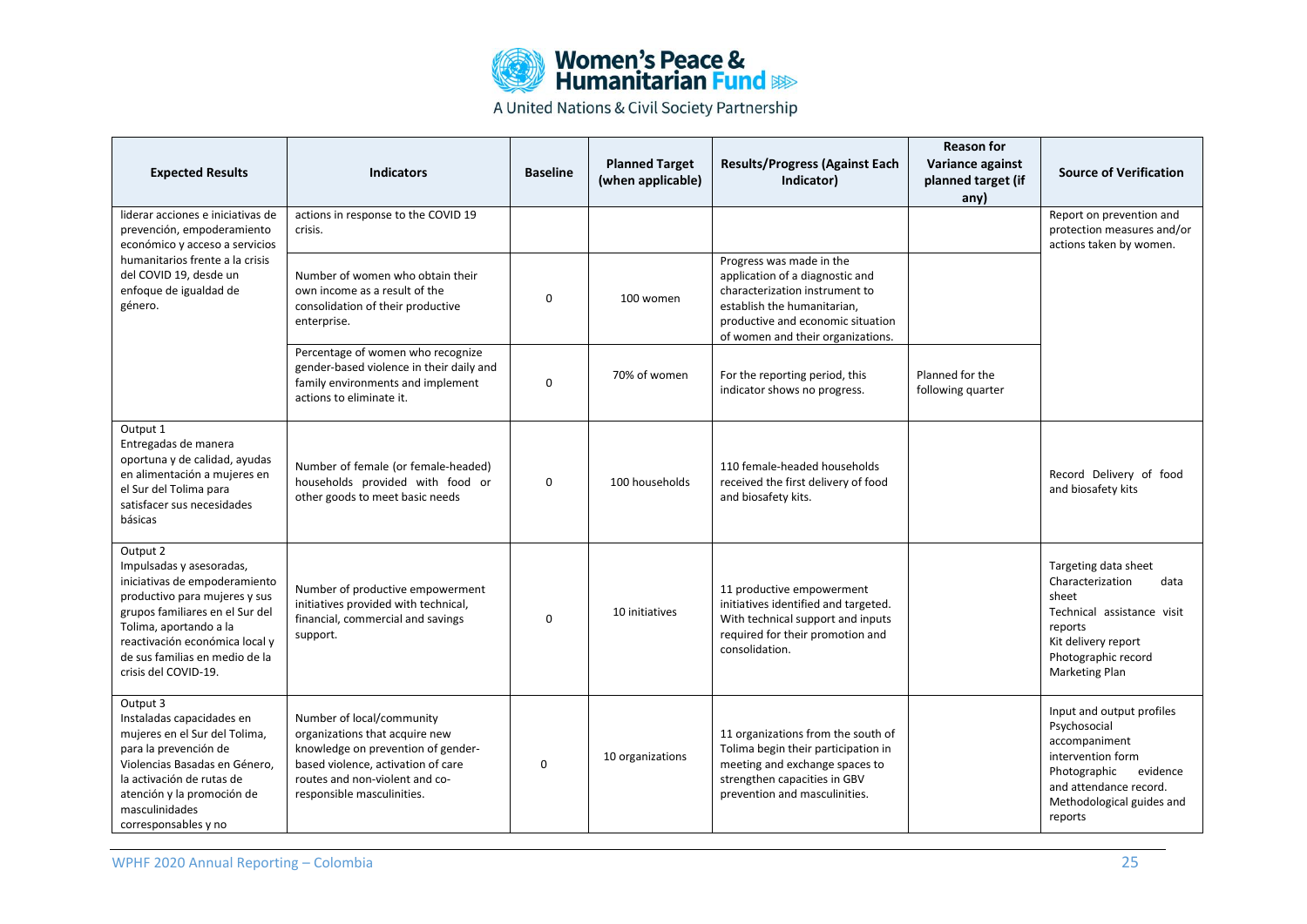

| <b>Expected Results</b>                                                                                                                                                                                                                                                                               | <b>Indicators</b>                                                                                                                                                                                                                 | <b>Baseline</b> | <b>Planned Target</b><br>(when applicable) | <b>Results/Progress (Against Each</b><br>Indicator)                                                                                    | <b>Reason for</b><br>Variance against<br>planned target (if<br>any) | <b>Source of Verification</b>                                                                        |
|-------------------------------------------------------------------------------------------------------------------------------------------------------------------------------------------------------------------------------------------------------------------------------------------------------|-----------------------------------------------------------------------------------------------------------------------------------------------------------------------------------------------------------------------------------|-----------------|--------------------------------------------|----------------------------------------------------------------------------------------------------------------------------------------|---------------------------------------------------------------------|------------------------------------------------------------------------------------------------------|
| violentas, en el marco de la<br>crisis del COVID 19                                                                                                                                                                                                                                                   |                                                                                                                                                                                                                                   |                 |                                            |                                                                                                                                        |                                                                     |                                                                                                      |
| Output 4<br>Diseñadas y difundidas piezas<br>comunicativas para<br>sensibilizar y concientizar<br>sobre<br>los riesgos y estrategias de<br>prevención del COVID 19,<br>contribuir a la eliminación de<br>Violencias Basadas en Género<br>y promover masculinidades no<br>violentas y corresponsables. | Number/type of communicative pieces<br>built collectively by women to sensitize<br>and raise awareness about the risks<br>and prevention strategies of COVID 19<br>and contribute to the elimination of<br>Gender-Based Violence. | 0               | 12 communication<br>pieces                 | 3 communication pieces (radio<br>spots) disseminated through local<br>radio stations, related to GBV<br>prevention and women's rights. |                                                                     | Communicative<br>pieces<br>broadcasted in media                                                      |
| <b>Red Nacional de Mujeres</b>                                                                                                                                                                                                                                                                        |                                                                                                                                                                                                                                   |                 |                                            |                                                                                                                                        |                                                                     |                                                                                                      |
|                                                                                                                                                                                                                                                                                                       | Number of women who benefit directly<br>from the strengthening actions and<br>humanitarian services deployed by the<br>project.                                                                                                   | 0               | 500 women                                  | No progress to date                                                                                                                    | To be reported in next<br>reporting cycle                           |                                                                                                      |
| <b>WPHF Impact Area 3</b><br>Enhanced inclusive and gender<br>responsive humanitarian/crisis<br>planning, frameworks, and                                                                                                                                                                             | Number of women who benefit<br>indirectly from the strengthening<br>actions and humanitarian services<br>provided by the project.                                                                                                 | 0               | 500 women                                  | No progress to date                                                                                                                    | To be reported in next<br>reporting cycle                           | Formato de cobertura<br>(UNW)<br>Listados de asistencia<br>Registro fotográfico                      |
| programming                                                                                                                                                                                                                                                                                           | Number of local women's organizations<br>(CSOs) supported or strengthened in<br>their capacities to effectively respond to<br>the COVID crisis 19                                                                                 | 0               | 10 women's<br>organizations                | No progress to date                                                                                                                    | To be reported in next<br>reporting cycle                           |                                                                                                      |
| Outcome 1<br>Atendidas las necesidades de<br>las mujeres desde un enfoque                                                                                                                                                                                                                             | Percentage of women who express<br>changes in the perception of their<br>vulnerability as a result of the support<br>and assistance provided by the project.                                                                      | $\Omega$        | 80% of women                               | For the reporting period, this<br>indicator shows no progress.<br>Planned for the following quarter                                    |                                                                     | Perception survey                                                                                    |
| de género, en los ámbitos de la<br>incidencia en la respuesta<br>humanitaria, la prevención y<br>protección frente al COVID 19<br>y el cuidado de su salud sexual                                                                                                                                     | Percentage of actors from academia,<br>civil society and territorial entities that<br>recognize and validate the role of<br>women in the humanitarian response to<br>the COVID 19 emergency.                                      | 0               | 50% of stakeholders<br>and entities        | For the reporting period, this<br>indicator shows no progress.<br>Planned for the following quarter                                    |                                                                     | Proposals built by women<br>Documentation and<br>registration of participation<br>in advocacy spaces |
| y reproductiva.                                                                                                                                                                                                                                                                                       | Percentage of women who recognize<br>gender-based violence in their daily and<br>family environments and implement<br>actions to eliminate it.                                                                                    | 0               | 60% women                                  | For the reporting period, this<br>indicator shows no progress.<br>Planned for the following quarter                                    |                                                                     |                                                                                                      |
| Output 1                                                                                                                                                                                                                                                                                              | Number of proposals promoted and<br>presented to relevant local and national                                                                                                                                                      | 0               | 4 proposals                                | A document (state of the art) has<br>been prepared for the formulation                                                                 |                                                                     |                                                                                                      |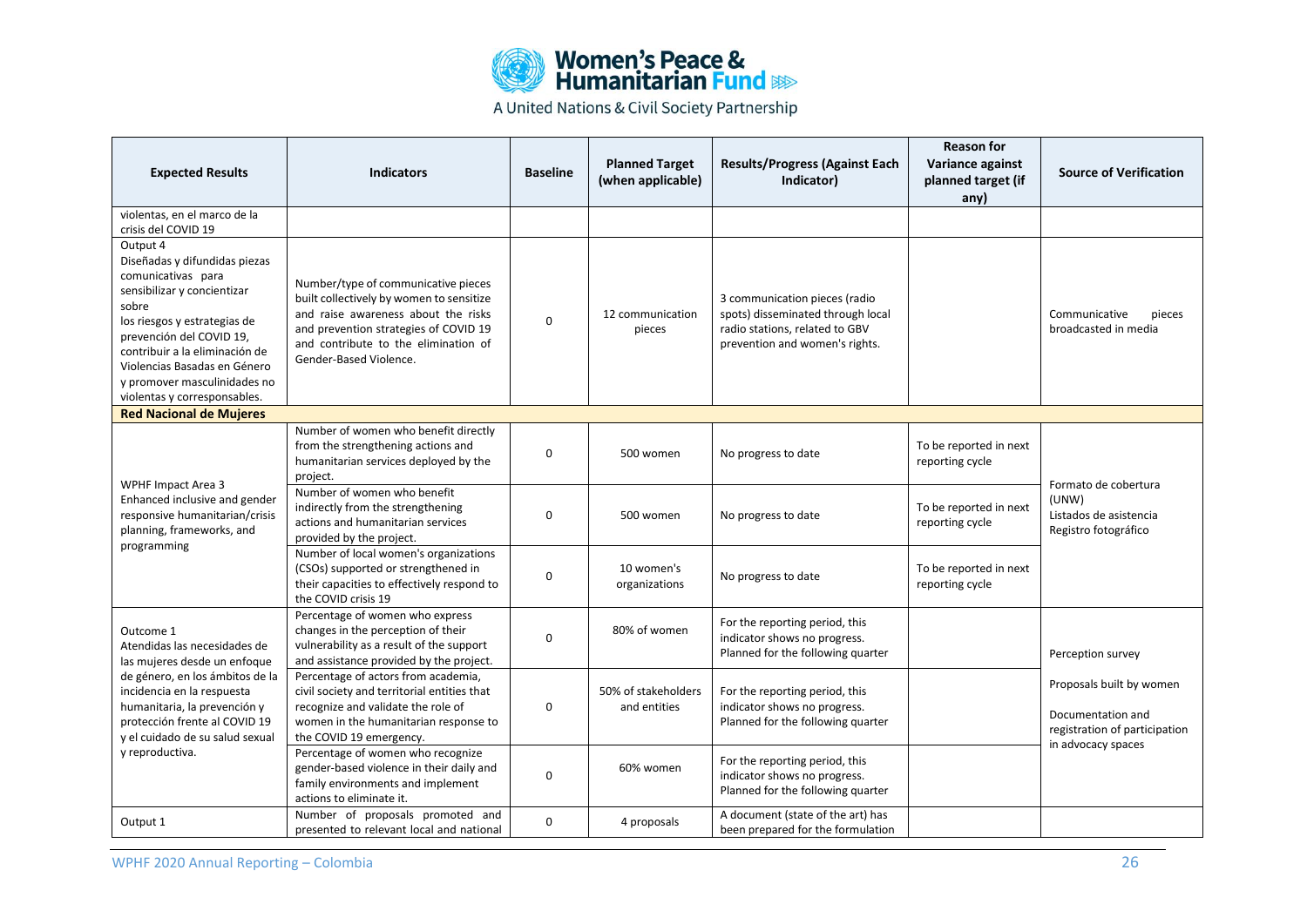| <b>Women's Peace &amp;<br/>Humanitarian Fund &amp; Res</b> |
|------------------------------------------------------------|
|                                                            |

| <b>Expected Results</b>                                                                                                                                                                                                               | <b>Indicators</b>                                                                                                                                                                         | <b>Baseline</b> | <b>Planned Target</b><br>(when applicable) | <b>Results/Progress (Against Each</b><br>Indicator)                                                                                                                        | <b>Reason for</b><br>Variance against<br>planned target (if<br>any) | <b>Source of Verification</b>                                                                                                                                    |
|---------------------------------------------------------------------------------------------------------------------------------------------------------------------------------------------------------------------------------------|-------------------------------------------------------------------------------------------------------------------------------------------------------------------------------------------|-----------------|--------------------------------------------|----------------------------------------------------------------------------------------------------------------------------------------------------------------------------|---------------------------------------------------------------------|------------------------------------------------------------------------------------------------------------------------------------------------------------------|
| Elaboradas y posicionadas<br>recomendaciones ante actores<br>y org relevantes a nivel local y<br>nacional, para atender las                                                                                                           | actors and organizations to address the<br>impacts of COVID-19 on women's lives.                                                                                                          |                 |                                            | of proposals and progress in the<br>advocacy strategy to enhance<br>women's participation in the<br>humanitarian response.                                                 |                                                                     |                                                                                                                                                                  |
| necesidades de las mujeres<br>frente a la emergencia del<br>covid 19                                                                                                                                                                  | Number of actions coordinated with<br>actors from academia, civil society<br>and/or territorial entities, to respond to<br>the needs of women in the face of the<br>COVID 19 emergency.   | 0               | 10 actions                                 | For the reporting period, this<br>indicator shows no progress.                                                                                                             | Planned for the<br>following quarter                                | Situation analysis reports<br>Thematic infographics for<br>advocacy<br>Program documents and<br>operating protocols<br>Minutes of the<br>coordination mechanisms |
| Output 2<br>Instaladas capacidades en las<br>mujeres, para la planificación y<br>la recepción de métodos<br>anticonceptivos de cara a sus<br>derechos sexuales y<br>reproductivos en el marco de<br>la Emergencia del COVID 19.       | Number of women accessing essential<br>health services for family planning and<br>sexual and reproductive rights.                                                                         | $\mathbf 0$     | 500 women                                  | Progress was made in formalizing<br>an agreement with ProFamilia, as a<br>leading expert in Colombia for the<br>respect and exercise of sexual and<br>reproductive rights. |                                                                     | Registration of referrals<br>Contraceptive method<br>delivery records.                                                                                           |
| Output 3<br>Impulsadas y asesoradas,<br>iniciativas ciudadanas para<br>atender la violencia contra las<br>mujeres, su salud sexual y<br>reproductiva y la<br>implementación de medidas<br>de prevención frente al COVID<br>19.        | Number of citizen initiatives provided<br>with technical and financial support.                                                                                                           | $\Omega$        | 10 initiatives                             | There is a proposal for technical<br>and financial support for the<br>initiatives supported.                                                                               |                                                                     | Minutes and criteria for the<br>selection of initiatives<br>Delivery of materials<br>Follow-up report<br>Photographic Register<br>Accompanying proposals         |
| Output 4<br>Diseñadas y difundidas piezas<br>comunicativas y el aplicativo<br>"Ellas" para sensibilizar y<br>concientizar sobre<br>una vida libre de violencias,<br>rutas de atención y<br>redistribución de las tareas<br>domésticas | Number/type of communication and<br>awareness-raising pieces to raise<br>awareness and knowledge about<br>a life free of violence, care routes and<br>redistribution of household chores. | $\Omega$        | 20 communication<br>pieces                 | For the reporting period, this<br>indicator shows no progress.                                                                                                             | Planned for the<br>following quarter                                | Published pieces<br>SMM metrics tools<br><b>Ellas App Metrics</b>                                                                                                |